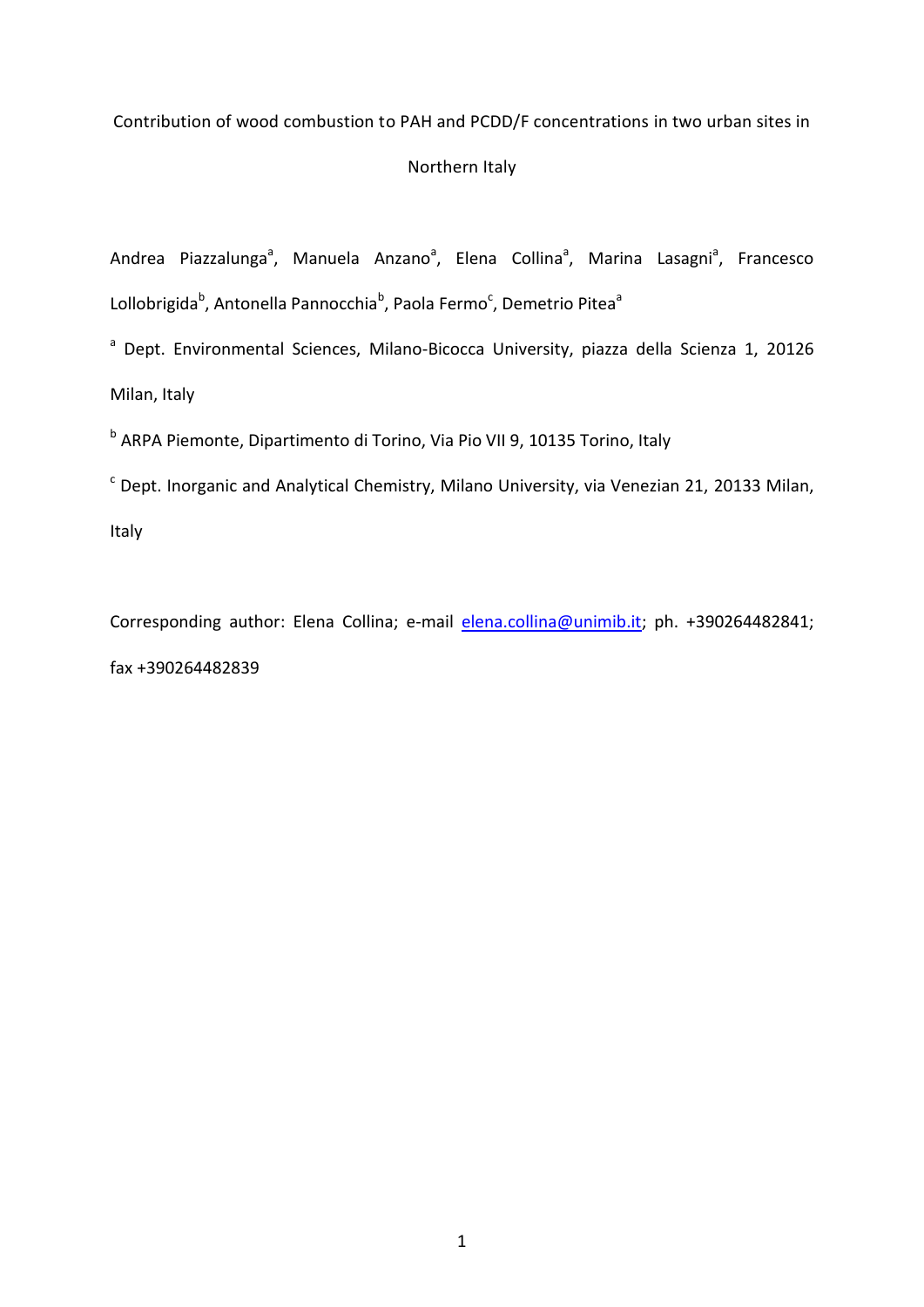#### **Abstract**

The use of residential wood combustion represents an important renewable energy source, but it contributes in a considerable way to atmospheric particulate matter (PM) concentration in urban as well as in rural sites. Moreover, recent studies pointed out wood burning as an important source of PAH.

In the present work, the influence of wood combustion on PM was studied, investigating its contribution to the carbonaceous PM fraction and to benzo(a)pyrene (B[a]P) and polychlorodibenzo-p-dioxins and polychlorodibenzofurans (PCDD/F) concentrations, using levoglucosan as a marker. PM10 samples were collected daily for six months in two sites located in Piemonte (Northern Italy): Torino and Susa. Composite monthly samples were chemically characterized, analyzing the concentrations of levoglucosan, B[a]P, PCDD/Fs, organic carbon (OC), elemental carbon, major anions and cations, and metals. PM and OC concentrations were almost twice in Torino with respect to Susa, while levoglucosan and B[a]P concentrations were almost comparable at the two sites. Therefore, wood combustion affects more Susa than Torino. Concentrations of B[a]P and levoglucosan were highly correlated in both sites. Using the macro tracer method and the emission factors reported in literature, the wood combustion percentage contribution to B[a]P concentration was estimated and resulted as the main source in both sites. The levoglucosan to soluble potassium ratio was higher in Torino with respect to Susa, indicating that combustion plants with different efficiency are used at the two sites. PCDD/F concentrations were higher in Torino than in Susa.

#### **Keywords**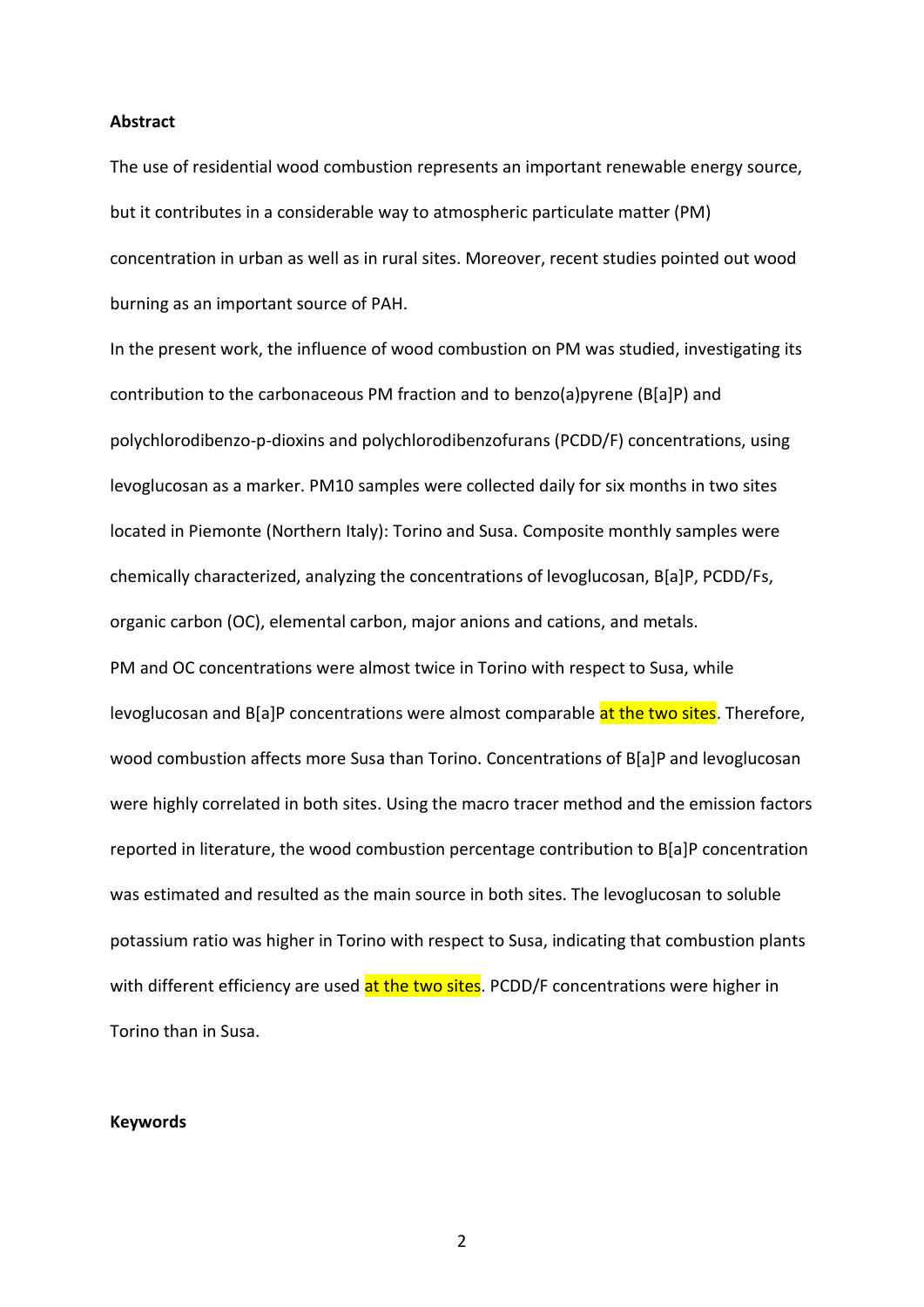wood burning, particulate matter, source apportionment, benzo[a]pyrene, polychlorodibenzo-p-dioxins and polychlorodibenzofurans, levoglucosan

#### **1. Introduction**

In an effort towards reduction of greenhouse emissions, following targets are being pursued in EU within 2020: 20% reduction in  $CO<sub>2</sub>$  emissions; 20% share of renewable energies in energy consumptions; increase in energy efficiency to achieve 20% saving in energy consumptions (European Commission, 2007).

There are several alternative renewable energy sources which can be used instead of fossil and conventional fuels. The decision as to what types of energy source should be utilized must, in each case, be made on the basis of economic, social, environmental and safety considerations.

In this perspective, the extensive use of biomass, both in the residential sector and for electricity production in power plants, is considered as an alternative option. As far as Italy is concerned, preliminary results of a study carried out by ENEA (Italian National Agency for new Technologies, Energy and Sustainable Economic Development) and APAT (Italian Environment Protection and Technical Services Agency) show that the expansion of domestic burning of wood logs, briquettes, chips and pellet will contribute for a significant quote to the renewable share of the energy budget (Pignatelli et al., 2008). However, it is well known that biomass combustion in domestic appliances is a significant emission source for air pollutants (Kocbach Bølling et al., 2009). Several studies were carried out in North America (e.g., Rogge et al., 1998, Purvis et al., 2000, Fine et al., 2004) and more recently - in Europe (e.g., Boman et al., 2003, Saarikoski et al., 2008, Hellen et al., 2008, Caseiro et al., 2009). Together with  $NO<sub>x</sub>$  and CO, wood smoke consistently produces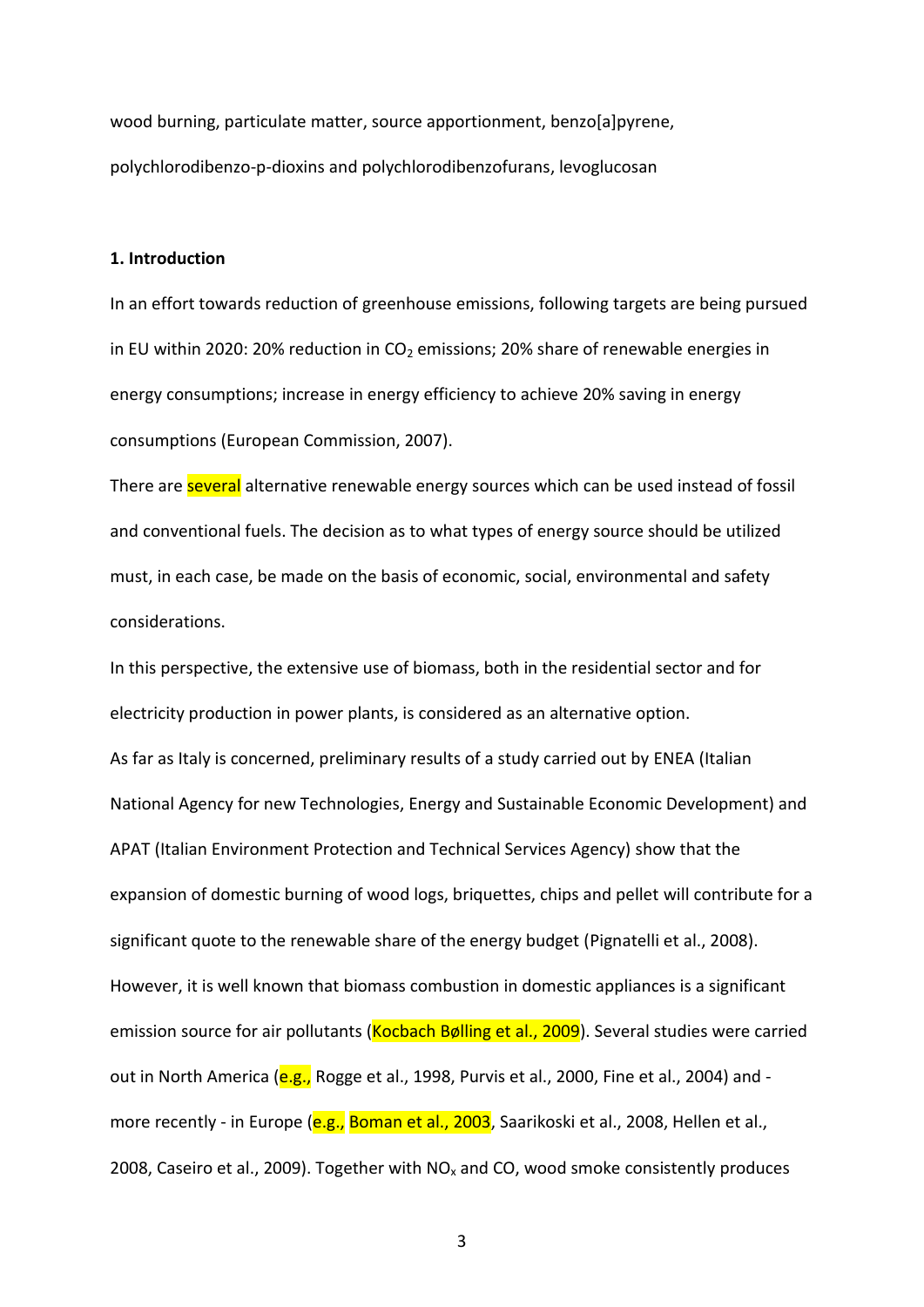particulate matter (PM), contributing for a relevant share to the total PM2.5 and PM10 emitted.

The effluents from these sources contain numerous toxic/carcinogenic components, such as formaldehyde and benzene (Gustafson et al., 2007), polycyclic aromatic hydrocarbons, PAHs (Cooper, 1980), and free radicals (Leonard et al., 2000).

Estimates and scenario assessed for the European Commission point out that the domestic biomass combustion is the main source of PAHs emitted into the atmosphere. The exposure to this kind of pollutants can cause serious health impairments (Kim et al., 2011).

Being formed in combustion and thermal processes (Everaert and Baeyens, 2002, Pitea et al., 2008, Hites, 2011), also polychlorodibenzo-p-dioxins (PCDDs) and

polychlorodibenzofurans (PCDFs) are present in the emissions from biomass combustion (Lavric et al., 2004). It has been highlighted also that the relative contribution of diffuse and small scale sources to the national/regional profile is increasing. Among these contributions, domestic biomass burning is estimated to be the third one for relevance, after waste treatment and steel industry, in Lombardia region, the largest region of Northern Italy and next to the Piemonte region (Caserini and Monguzzi, 2002). In countries with state of the art incinerators and steel works, the relevance is even higher.

In the present work, the influence of wood combustion on PM was studied, investigating its contribution to the carbonaceous PM fraction and to benzo(a)pyrene (B[a]P) and polychlorodibenzo-p-dioxins and polychlorodibenzofurans (PCDD/F) concentrations, using levoglucosan as a marker. Levoglucosan is formed in pyrolysis process of cellulose and hemicellulose containing materials, and thus is an unambiguous tracer for biomass burning emission (Shafizadeh, 1968). B(a)P is used as an indicator for toxic PAHs (Belis et al., 2011). In Italy, PCDD/F concentrations were determined in atmospheric particulate samples just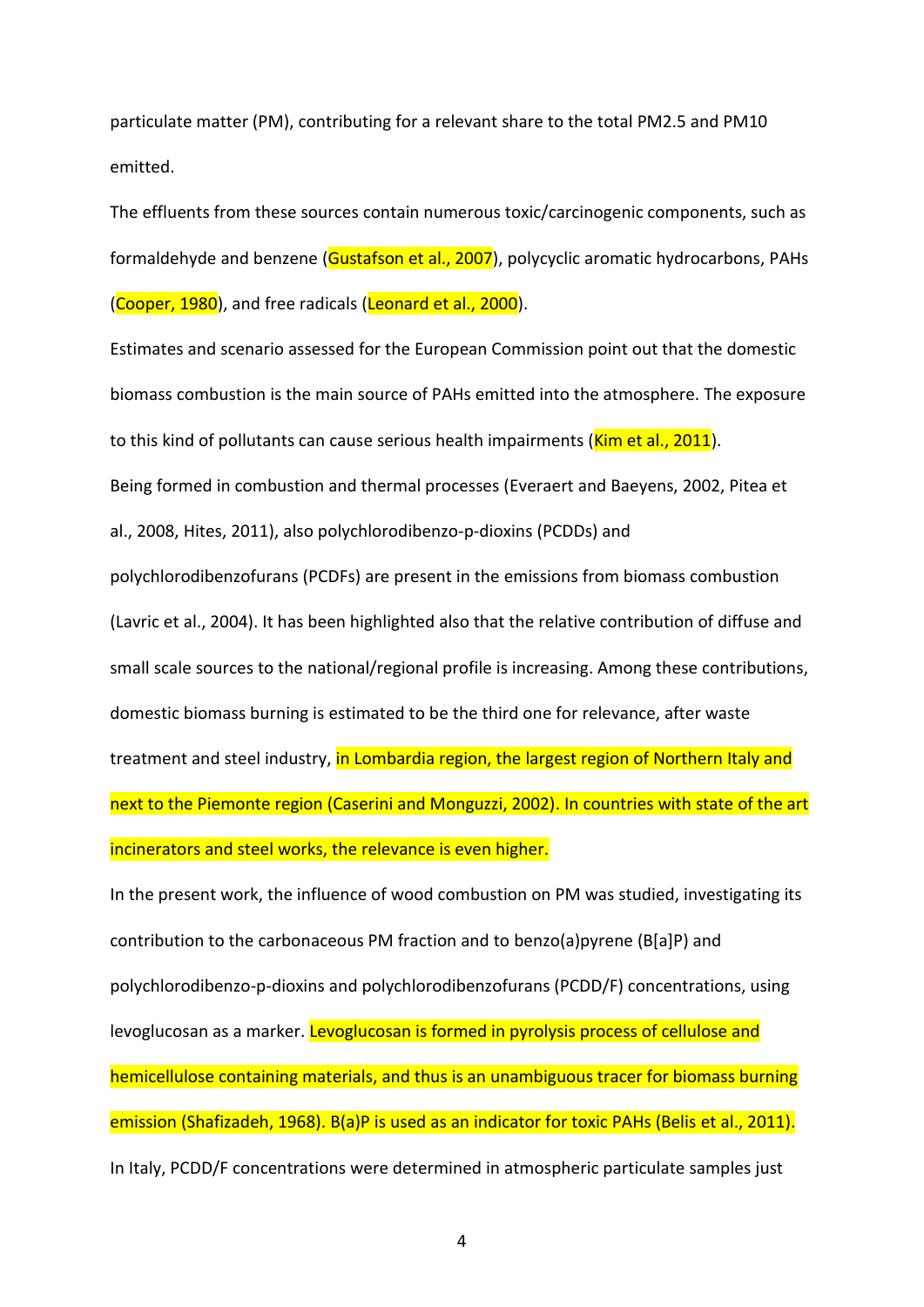few times (Caserini et al., 2004, Turrio-Baldassarri et al., 2005, Menichini et al., 2007, Colombo et al., 2009, Onofrio et al., 2011).

PM was sampled in two sites situated in the Po Valley, the most industrialized and trafficked area in Italy. Strong atmospheric stability affects this area especially during wintertime, causing prolonged periods with high pollution levels (PM10 often higher than 100  $\mu$ g m<sup>-3</sup>).

## **2. Sampling and analyses**

PM10 was sampled according to UNI EN 12341 by the environmental protection agency of Piemonte region (Agenzia Regionale di Protezione Ambientale Piemonte) with a medium volume sampling device (TCR Tecora; 2.3 m<sup>3</sup> h<sup>-1</sup>) on quartz fiber filters <mark>(47 mm diameter)</mark>, one filter was collected every day. Sampling was carried out for six months in the period October, 1st, 2006 – March, 31st, 2007 and was performed in two towns: Torino (45'3"N / 7'40"E), capital of Piemonte region, with 908 853 inhabitants the fourth Italian city by population, and Susa (45' 8'′N / 7' 3′'E), with 6 743 inhabitants, situated near the Alps and therefore visited by many tourists during holidays and week-ends. In Torino, the sampling site was in a road where about 12 000 vehicles drove by every day; in Susa it was located in a residential area (Figure 1).

Before and after the samplings, the filters were exposed for 48 hours on open but dustprotected sieve-trays in an air-conditioned weighing room ( $T = 20 \pm 1$  °C and relative humidity R.H. = 50  $\pm$  5%), where they were weighed using an analytical microbalance (precision 1 μg).

In order to quantify also organic micropollutants present at low concentrations as PCDD/Fs, the chemical characterization was performed on monthly composite samples. From each filter (daily sample) one portion (for the determination of ions and anhydrosugars, total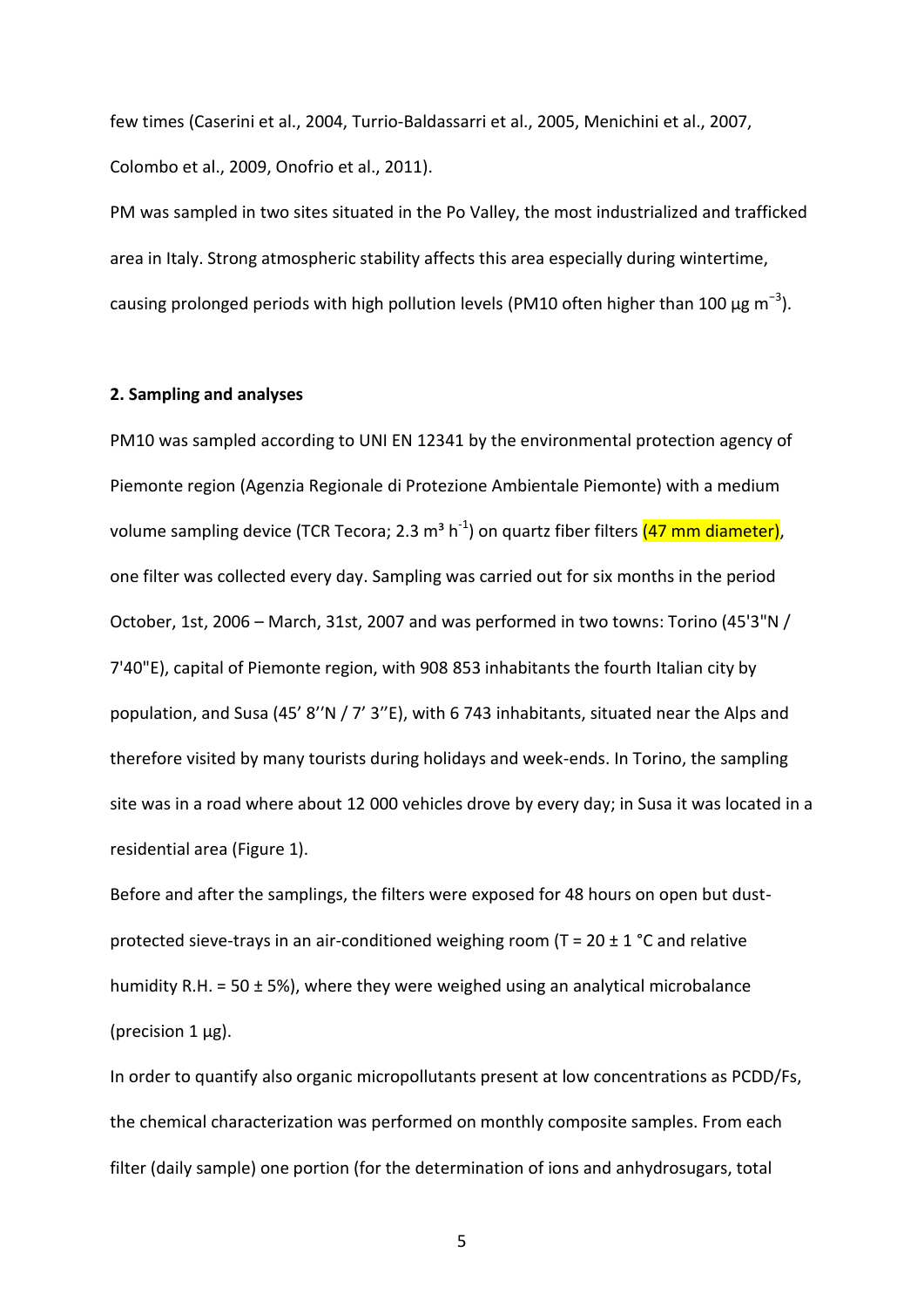carbon (TC), and elemental carbon (EC)) or two portions (for the determination of B[a]P, and metals) of 5 mm diameter were cut out and combined to obtain the monthly composite samples.

To quantify the inorganic constituents (chloride, nitrate, sulfate, sodium, ammonium, potassium, magnesium, calcium ions), the monthly composite samples were extracted with 20 mL Milliq water; the aqueous solutions obtained were analyzed by ionic chromatography. Extraction and analytical procedure were described in detail in Fermo et al. (2006a). On the same solutions the concentration of anhydrosugars levoglucosan (LG) and mannosan (MN) was determined with high pressure anion exchange chromatography coupled with pulsed amperometric detector (HPAEC-PAD) (Piazzalunga et al., 2010).

The determination of total carbon (TC) was done measuring the  $CO<sub>2</sub>$  evolved from the combustion, in oxygen and at 950 °C, of all the material on the monthly composite sample. Non-dispersive IR photometry (NDIR, Tekmar, Dohrmann Apollo 9000) was used for this determination. The same apparatus was used to determine elemental carbon (EC), but the filters were previously heated in pure oxygen at 435°C so that they were free of all the organic matter (Fermo et al., 2006b). Organic carbon (OC) was computed as the difference between TC and EC.

For B[a]P determination the monthly composite samples were extracted with cyclohexane and the extracts were analyzed by GC-MS according to Annex VII of Italian Ministerial Decree 25th November 1994.

For metal determination the monthly composite samples were digested and the content of arsenic (As), cadmium (Cd), nickel (Ni) and lead (Pb) was determined by ICP-OES / AAS according to UNI EN 14902:2005.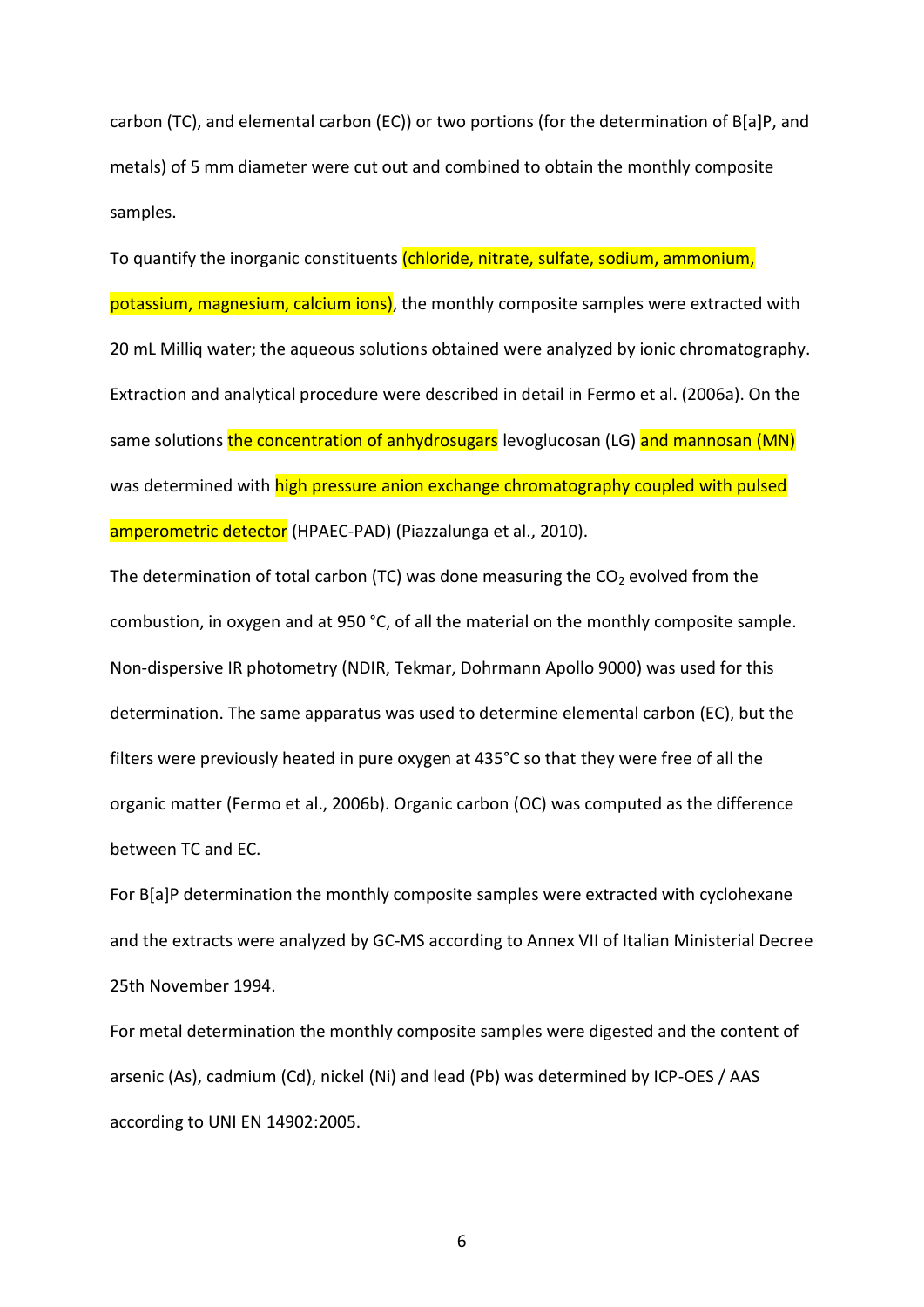The remaining filter portions (about 10 cm<sup>2</sup> for each day) were put together according to the sampling month; in this way, monthly composite samples of about 39 mg PM for Susa and 100 mg PM for Torino were obtained. For the determination of 2,3,7,8-substituted PCDD/F concentration, the composite samples were extracted according to EPA 1613 method (EPA 1994); the extracts were analyzed by a gas – chromatograph (Varian CP3800) coupled to a triple quadrupole mass spectrometer (Varian 320MS).

## **3. Results**

# **3.1 Annual trends**

Figures 2 and 3 report the monthly trends for concentrations of PM10 and B[a]P for the years 2006 and 2007. The samples were analyzed by the local environmental protection agency using the same analytical techniques reported in Materials and Methods section (personal communication). In particular, the boxes in Figure 2 and 3 show the months that underwent full chemical characterization. As in other cities of the Po Valley, we observed a marked seasonal pattern, with a significant increase during the cold season due to the different dispersion conditions; furthermore in winter also additional sources of PM are to be considered (e.g. residential heating).

PM10 concentrations are higher in Torino than in Susa whereas B[a]P concentrations at the two sites are comparable. In Torino, as in many other cities of the Po Valley, during the winter months PM10 concentrations are often above EU daily limit of 50  $\mu$ g m<sup>-3</sup>. In Torino the threshold limits have been exceeded for more than 150 days year<sup>-1</sup> both in 2006 and 2007.

Both in Torino and Susa, the B[a]P annual limit value of 1 ng m<sup>-3</sup> was exceeded in 2006, whereas both stations fulfilled the same limit in 2007. The B[a]P winter average was higher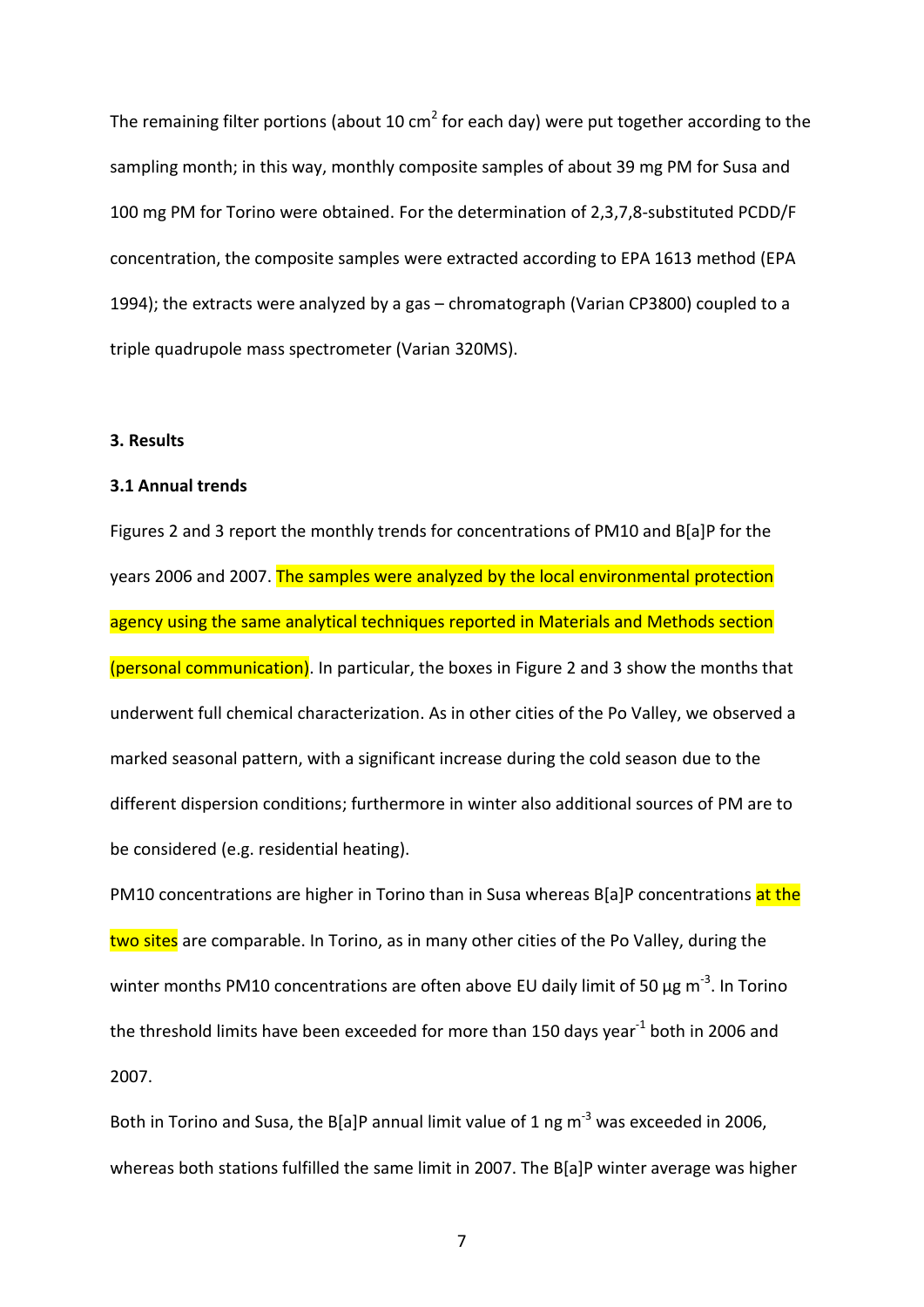than 1 ng m<sup>-3</sup> both in 2006 and in 2007. B[a]P showed lowest concentrations in the warm period (from April to September), with average concentrations of about 0.08 ng m<sup>-3</sup> and 0.05 ng m<sup>-3</sup> at Susa and Torino respectively. The monthly average concentrations in the cold period ranged from 0.18 to 3.83 ng m<sup>-3</sup> in Susa and from 0.12 to 4.22 ng m<sup>-3</sup> in Torino. B[a]P concentrations in the warm and cold period were comparable to those detected in other sites in Northern Italy (Van Drooge and Ballesta, 2009; Belis et al., 2011).

The presence of higher PAH concentrations in colder periods in comparison to those measured in warmer periods was in agreement with other studies and was explained by the combination of factors related to the physicochemical properties, such as volatility related to the gas/particle partitioning, and reactivity with oxidants, but also with meteorological conditions, such as atmospheric stability, and the strength of the potential emission sources. According to the equation proposed by Yamasakl et al. (1982) it is possible to calculate the gas/particle distribution of B[a]P as a function of temperature. In the investigated period, in October the average monthly temperature was the highest and equal to 14 °C and 16 °C in Susa and Torino, respectively. In October, the percentage of B[a]P present in the gas phase is less than 5% compared to that present in the PM. This percentage decreases (< 1%) for both sites during the coldest months (December to February). So, the different gas/particle distribution is not sufficient to justify the increased concentrations of B[a]P during the colder months.

## **3.2 Chemical composition**

As for the concentration of PM, also the concentrations of the main chemical constituents (TC, OC, EC, nitrate, sulfate, ammonium, and potassium) in Torino are about twice as Susa (Table 1). Indeed, the percentage chemical composition at the two sites does not show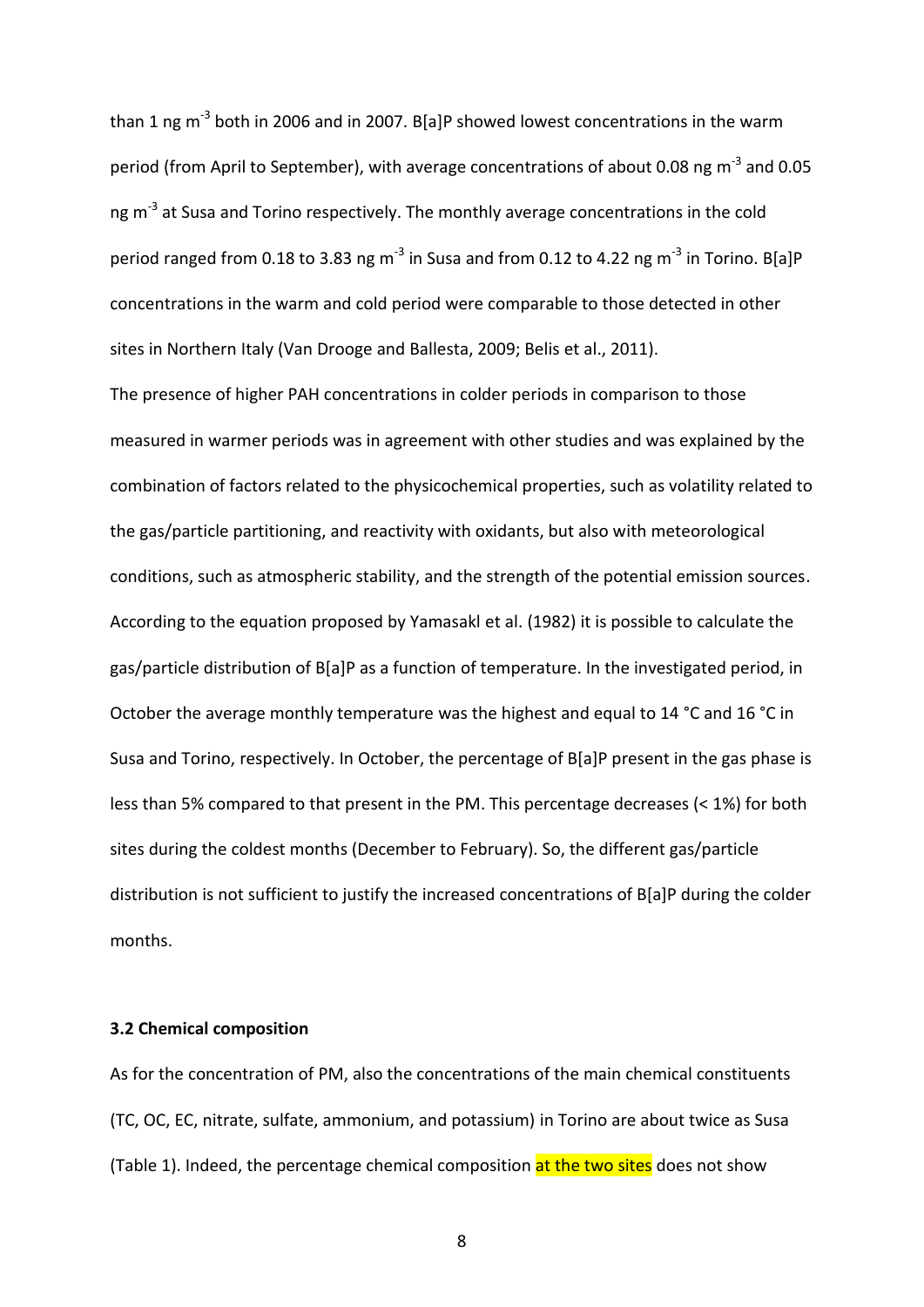major differences and carbonaceous particles represent about 30% by mass (Figure S1 in Supporting Information). The ionic compounds, usually of secondary origin (nitrate, sulfate and ammonium) represent approximately 30% of the mass. The unexplained mass, due to the presence of metal oxides, water and any errors, is about 40%.

Apart from major constituents, other compounds have been analyzed, in order to characterize the PM with respect to possible sources and to evaluate its impact on human health. For this reason, B[a]P and the 2,3,7,8-chlorinated PCDD/F congeners were determined (Table S1 in Supporting Information).

Figure 4 shows the concentration trends for LG and organic micropollutants. The concentrations measured in Torino are comparable to those of Susa. We observed an increase in concentrations during the colder months (December to February); the B[a]P and PCDD/Fs have a maximum concentration during the month of December at both sites. PCDD/F concentrations (Figure 4) were higher in Torino (1.2 pg m<sup>-3</sup> - 2.5 pg m<sup>-3</sup>) than in Susa (0.6 pg  $\text{m}^3$  - 2.1 pg  $\text{m}^3$ ) and were consistent with those outlined by other national studies (Turrio-Baldassarri et al., 2005, Menichini et al., 2007) carried out in urban and rural areas. Until now, the studies carried out in Italy were mainly related to the role of municipal solid waste incinerators (MSWI) to the local PCDD/F air concentration (Caserini et al., 2004, Colombo et al., 2009); a recent study investigated the potential role of a steel plant on the PCDD/F air concentration in Piemonte region (Onofrio et al., 2011).

Figure 5 shows the congener profiles of the seventeen 2,3,7,8-chlorinated substituted PCDD/Fs detected in the six samples collected at the two monitoring stations.

The samples showed different profiles in terms of abundance of single congener. Overall, the homologue profile of each monitoring station, according to Lohmann and Jones (1998) showed an increasing concentration of PCDD with increasing chlorination levels, while a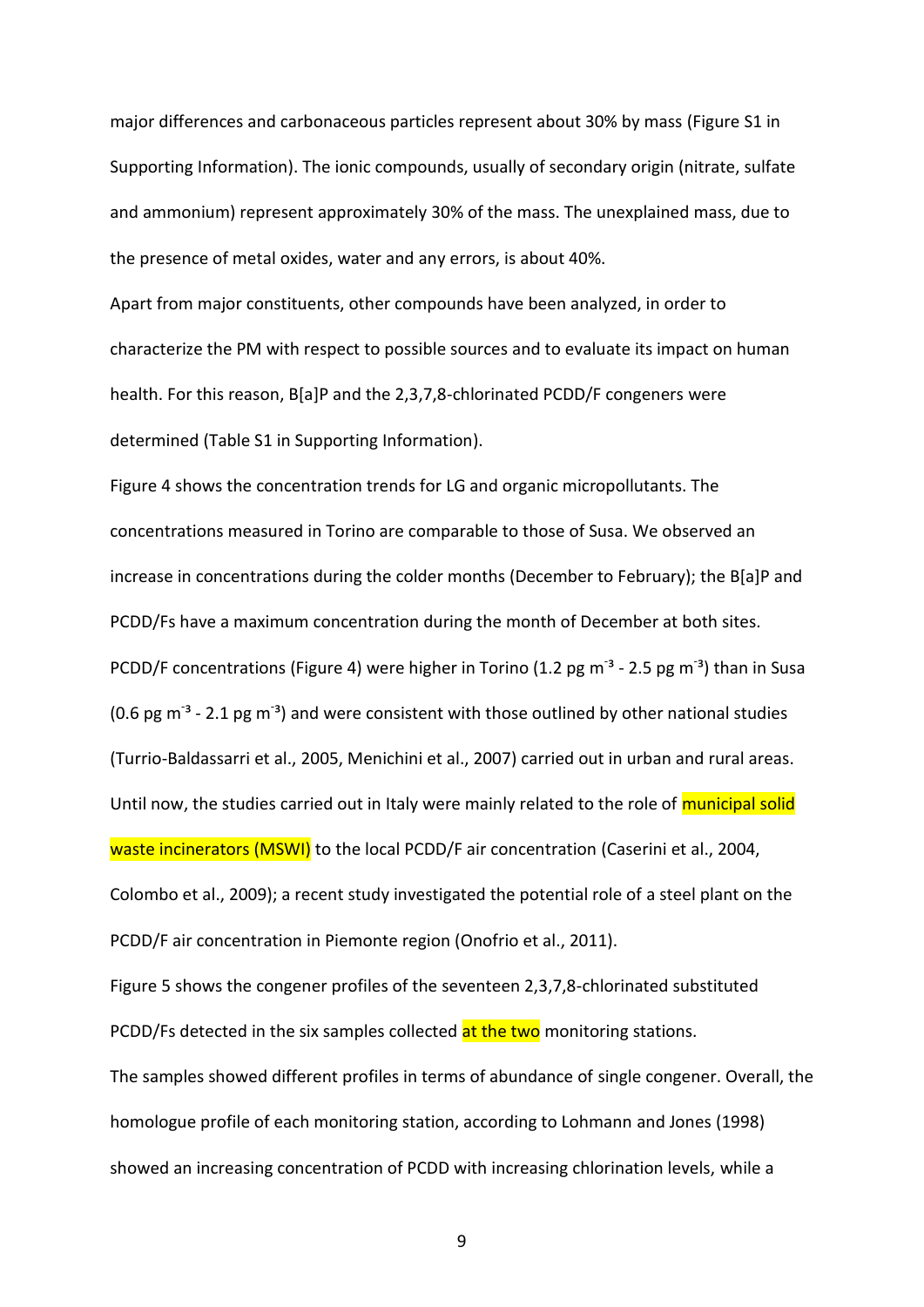decreasing concentration of PCDF congeners with increasing chlorination levels was not observed (Figure 5).

Regarding the metals (As, Cd, Ni, Pb), the concentrations measured in Torino were higher than those in Susa, the metal present in higher concentration was Ni (18 ng m<sup>-3</sup> and 13 ng m<sup>-3</sup> in Torino and Susa, respectively), while the concentration of As, Cd and Pb were below 1 ng m<sup>-3</sup> at both sites.

Considering the PM-mass-normalized concentrations, an increase of metal content during the colder months was not observed, in contrast to organic micropollutants. The only exception was the Ni content in the PM sampled in Susa, which showed a maximum in **December (1500 ppm)**. The average Ni content determined for the other months was 200 ppm; while in Torino the mean concentration of this metal was about 230 ppm.

#### **3.3 Wood burning contribution to sample composition**

The data collected were compared to examine similarities and associations between samples using Principal Components Analysis, PCA (12 observations - 6 samples in 2 locations - and 12 variables). Principal component analysis (PCA) is a multivariate eigenvalue/eigenvector method designed to extract information in a data set. It reduces the number of variables to fewer ones which summarize the information and highlight the dominant patterns or major trends in the data. The new variables, called PC or principal components, are linear combinations of the original ones. For each component, the absolute value of the "loading" indicates how much the variable contributes to that PC. The "score" projection in the PC plane indicates the presence of natural grouping among objects. To investigate the influence of the original variables on the samples and to interpret relationships between experimental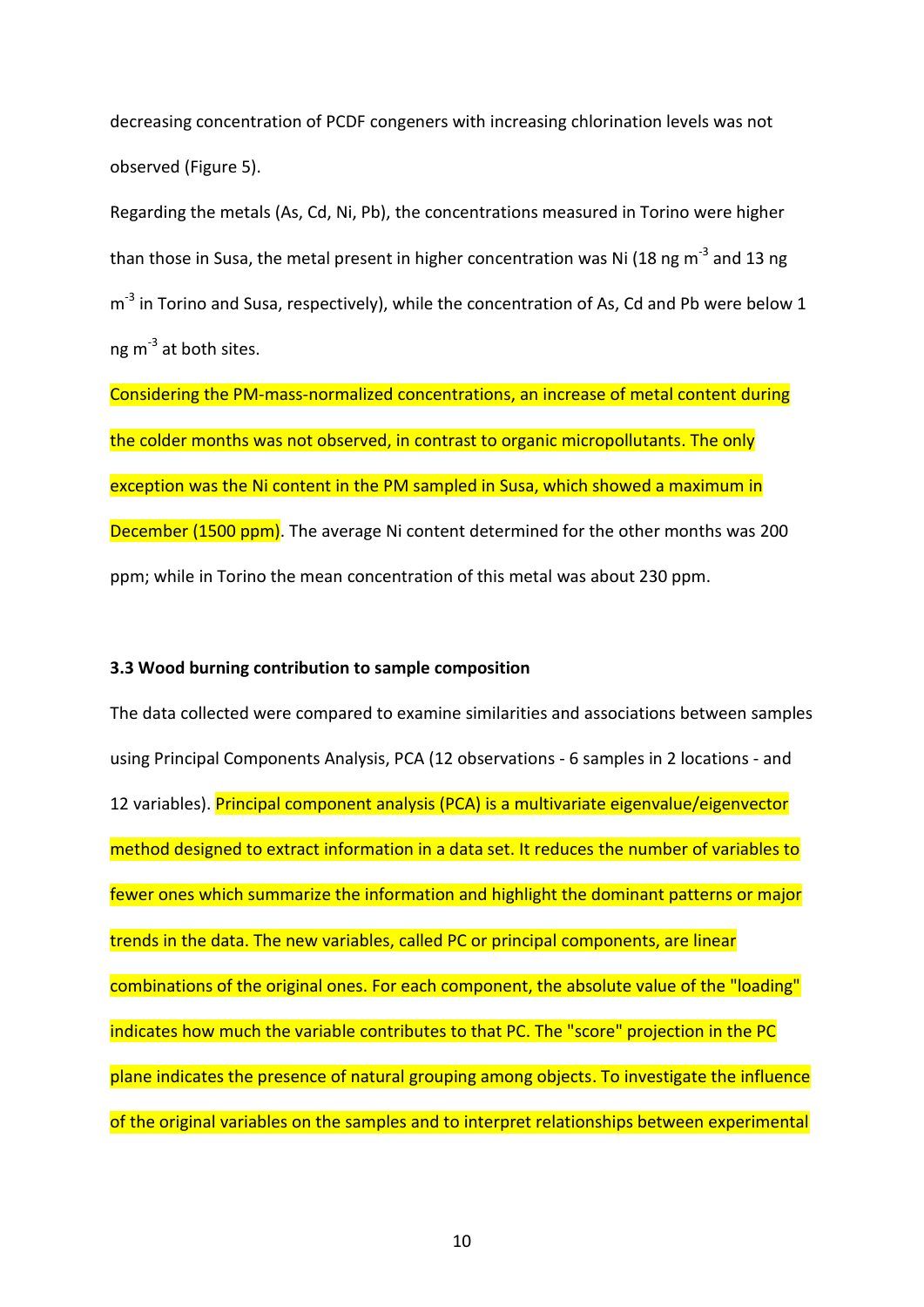groups and variables, "biplots" are used. In a biplot, samples are displayed as points while variables are displayed as vectors.

PM-mass-normalized concentrations determined for EC, OC, LG, sulfate, nitrate, potassium, lead, nickel, PCDD/F, B[a]P, cadmium, arsenic were autoscaled prior to modeling and then the data were processed using the STATISTICA 9.0 software.

Figure 6 shows the biplot in the space of the first component, PC1, accounting for 53.51% of the dataset variability, and the second component, PC2, which accounts for 16.73% of the dataset variability. PCA analysis makes a clear distinction between the samples collected in Susa (clustered along the positive direction of PC1) and those collected in Torino (clustered along the negative direction of PC1); exceptions are the samples collected in Susa in the months of February and March, which seem more similar to the samples collected in Torino. Moreover, the biplot (Figure 6) points out that PC1 was mainly influenced by nitrate (one of the parameters characteristic of secondary formation processes) in the negative direction and EC, OC, LG, potassium, PCDD/F, B[a]P (related to biomass burning) in the positive direction.

So it can be hypothesized that Torino samples are mainly determined by secondary processes while wood burning contributes most to the characteristics of Susa samples. In the following, the wood combustion contributions to PM, OC, EC, B[a]P and PCDD/F is evaluated.

#### 3.3.1 Wood burning contribution to PM, OC and EC

The ratio between LG-C (LG carbon content) and OC is a useful indicator for estimating the relative contribution of wood combustion to OC (Puxbaum et al., 2007). At the two sites this ratio is between 0.018 and 0.074 (Figure S2 in Supporting Information), and is comparable to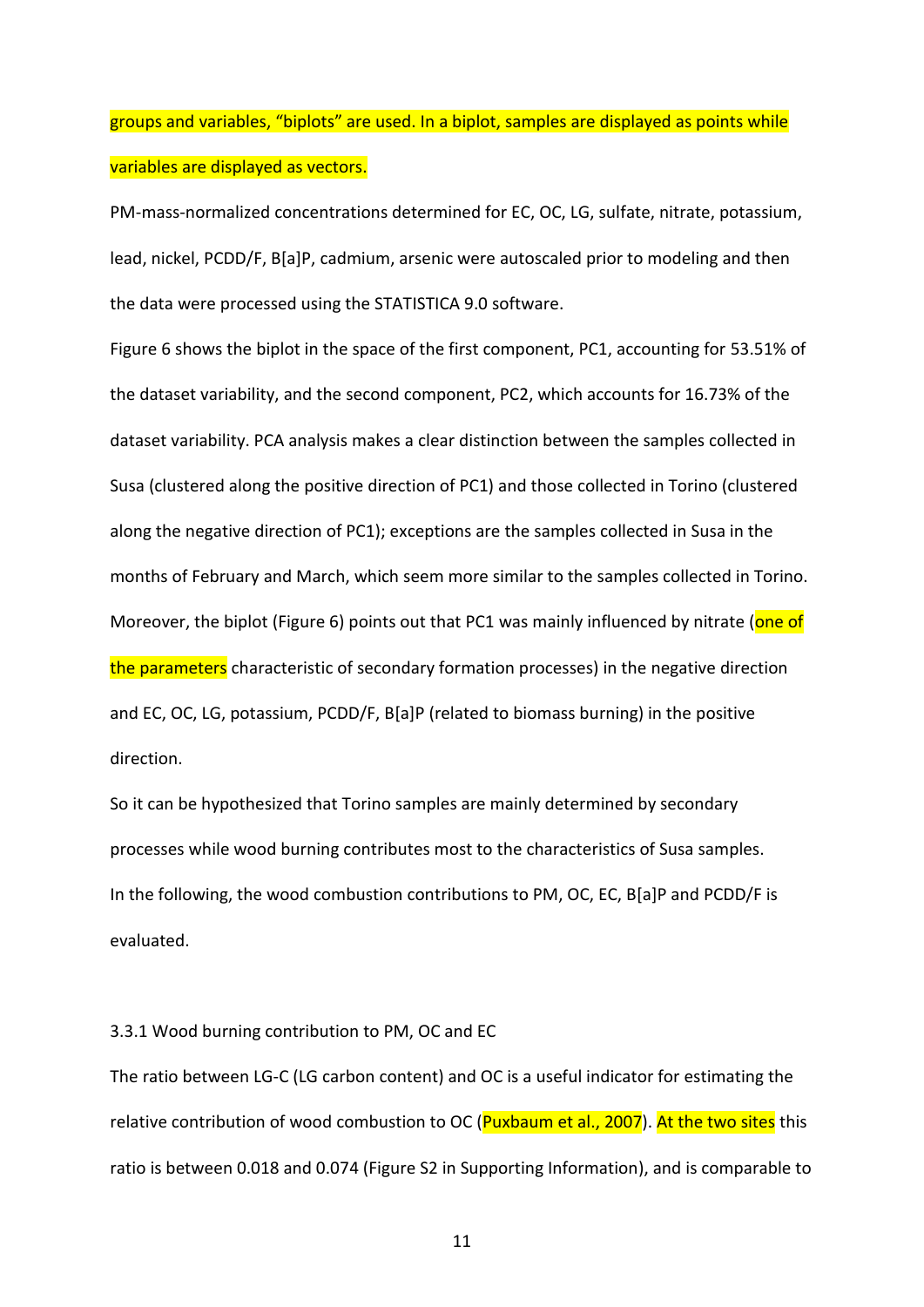those measured at other sites in Lombardia region (Piazzalunga et al., 2011, Belis et al., 2011), the largest region of Northern Italy and next to the Piemonte region.

In Susa this ratio is about twice than in Torino (Table 1), showing a larger contribution of the wood combustion. In Torino, the ratio was similar to that measured in Milano (0.021) (Piazzalunga et al., 2011), the second largest Italian city by population located about 140 km from Torino.

Both in Torino and Susa the LG-C/OC ratio increases during the colder months (Figure S2 in Supporting Information).

According to the inventory of atmospheric emissions (IREA 2007), in Torino only 0.3 % of the residential surface is heated with wood; yet LG-C/OC ratio is about half of that recorded in Susa where about 11 % of the residential surface is heated with wood. However, in absolute value, in the main city more than 110 000  $\text{m}^2$  of residential spaces are heated with wood, while this value drops to only 28 000  $m<sup>2</sup>$  in Susa. It can also be hypothesized that part of the particulate sampled at Torino was not locally produced but came from the surrounding territories; in fact the city is located in a plain surrounded by densely populated areas and in the province of Torino about 7 % of the residential surface (over 6 million  $m<sup>2</sup>$ ) is heated by wood. On the other hand Susa, being an alpine site, is less influenced by the transport of pollutants from the surrounding territories.

According to **Schmidl et al. (2008)**, the ratio between LG and mannosan (MN) is an indicator of the type of wood used (hardwood vs. softwood): for hardwood the ratio is about 13 while for softwood it is about 4. On this basis, from the calculated LG/MN values (Table 1) it can be estimated that, in Torino, about 80 % of the wood used is of hardwood type while in Susa this percentage decreases to about 70 %.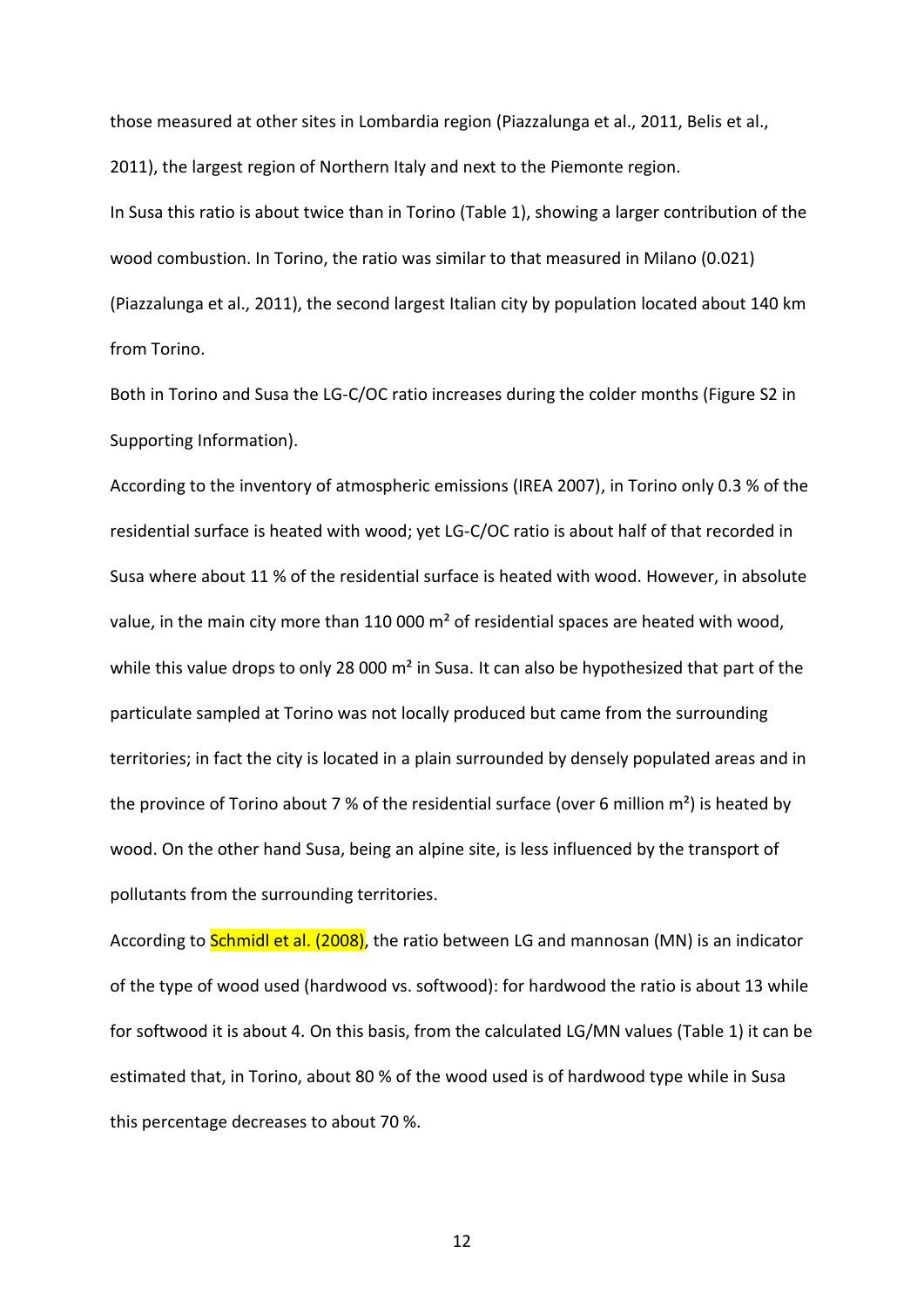The ratio K<sup>+</sup>/LG (Table 1) confirms the differences between the two sites being higher in Torino than in Susa. The presence of an additional non combustion source in Torino was ruled out on the basis of the similar trends observed for the monthly concentrations of  $K^+$ and LG (Figure S3 in Supporting Information). A higher ratio may indicate that, in Torino and surroundings, combustion systems are used that operate at higher temperatures, with improved combustion efficiency and resulting in emissions with a lower amount of organic compounds (Caseiro et al., 2009 and references therein; Sandradewi et al., 2008). In literature many methods have been proposed to estimate the contribution of wood combustion to concentrations of PM, OC and EC (Szidat et al., 2006, Caserio et al., 2009, Favez et al., 2010): macro-tracer method; Positive Matrix Factorization, PMF; Chemical Mass Balance, CMB; radiocarbon method. These methods have recently been applied in Northern Italy (Bernardoni et al., 2011, Gilardoni et al., 2011, Perrone et al., 2012, Piazzalunga et al., 2011) and a good homogeneity in the results has been obtained; at present these are the only Italian studies published in the literature.

In this study, because of the limited number of samples, the most useful method for the quantification of the contribution of wood combustion to PM and to the carbonaceous fraction is the macro-tracer method. The main problem in applying this method is the choice of suitable emission factors. The ratio LG/PM, LG-C/OC and OC/EC measured at the source, in fact, depend on many factors: type of wood, type of facility (new or old stove, fireplace, ...), type of combustion (flaming vs. smoldering) and at present burning tests conducted on plants and types of wood in Europe are still scarce. Furthermore, as to our knowledge, information on the types of plants present in Piemonte region is lacking. To calculate the percentage contribution of wood combustion to PM and CO, Szidat et al. (2006) proposes to use as emission factor the average value of the data present in the literature. According to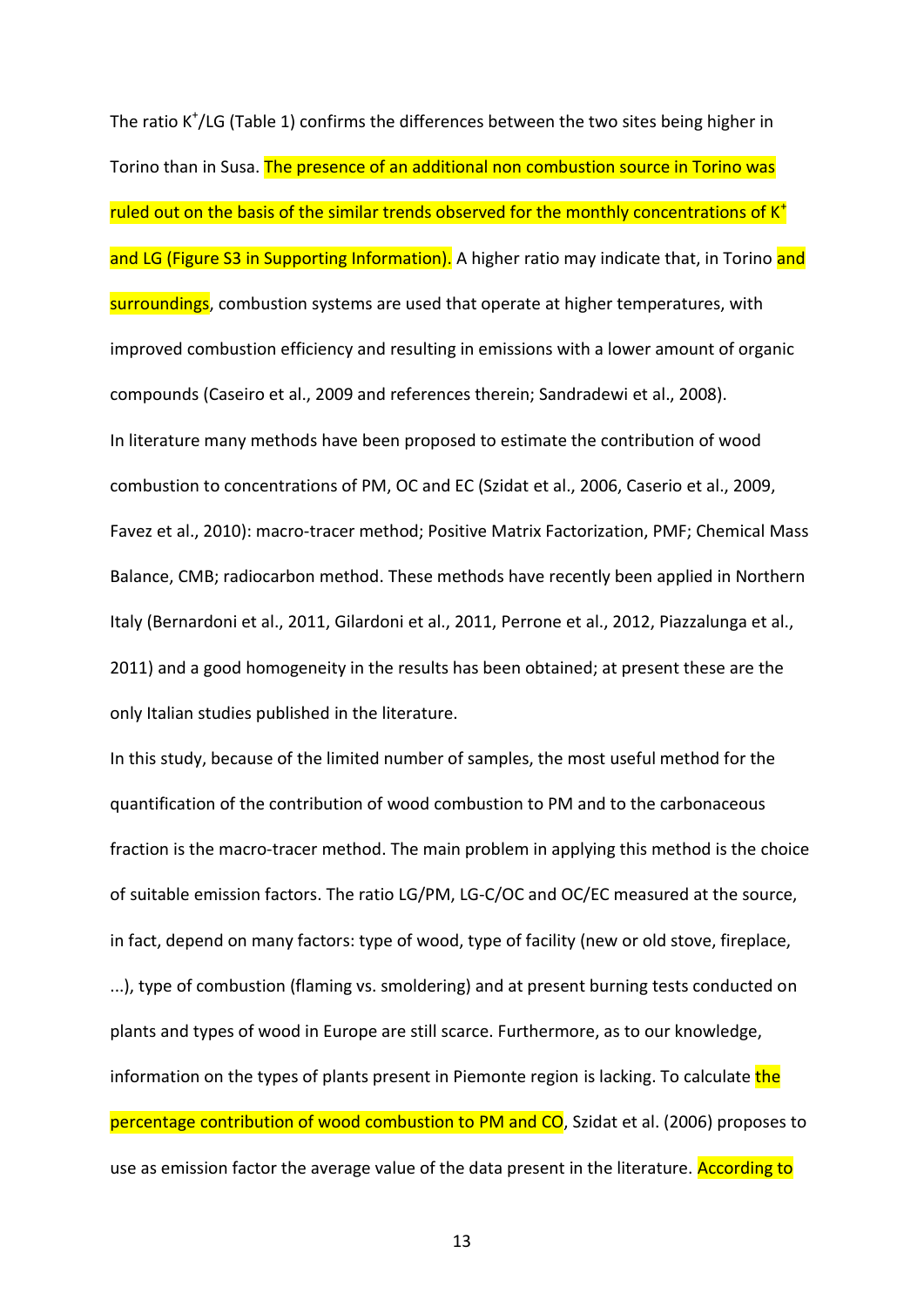Piazzalunga et al. (2011), emission factors derived from the PMF profiles of the sources are more robust and these profiles can indeed be considered to be representative of the different types of plants on the territory and of the different types of wood used. Given the previously discussed similarities between Piemonte and Lombardia regions, we propose to use the profiles obtained for wood burning source by Bernardoni et al. (2011) and reported in Table S2 in Supporting Information.

Table 2 shows the contribution of wood combustion to PM and the carbonaceous component at the two sites in this study.

Wood combustion is confirmed to be an important source of PM and its contribution is high as concerns the carbonaceous fraction, in particular in the alpine town and in the coldest months (December to February).

#### 3.3.2 Wood burning contribution to B[a]P

The ratio between the B[a]P carbon content (B[a]P-C) and LG-C is a useful tool to determine the biomass combustion contribution to PAH concentrations; in both sites the trend observed (Figure S4 in Supporting Information) is very similar with an average value of 3.4 ‰ in Torino and 3.3 ‰ in Susa.

In December, in particular, the ratio significantly increases in both sites by a factor three (Torino 9.6 ‰, Susa 7.9 ‰), thus indicating the contribution of an additional source to PAH concentration.

According to Chen et al. (2001), hydrocarbon (HC) and carbon monoxide (CO) emissions from vehicle exhaust increase gradually with the decrease of atmospheric temperature. As high concentrations of CO and HCs in the exhaust of vehicles are indicative of incomplete combustion, also an increase of aromatic compound emission can be hypothesized. In fact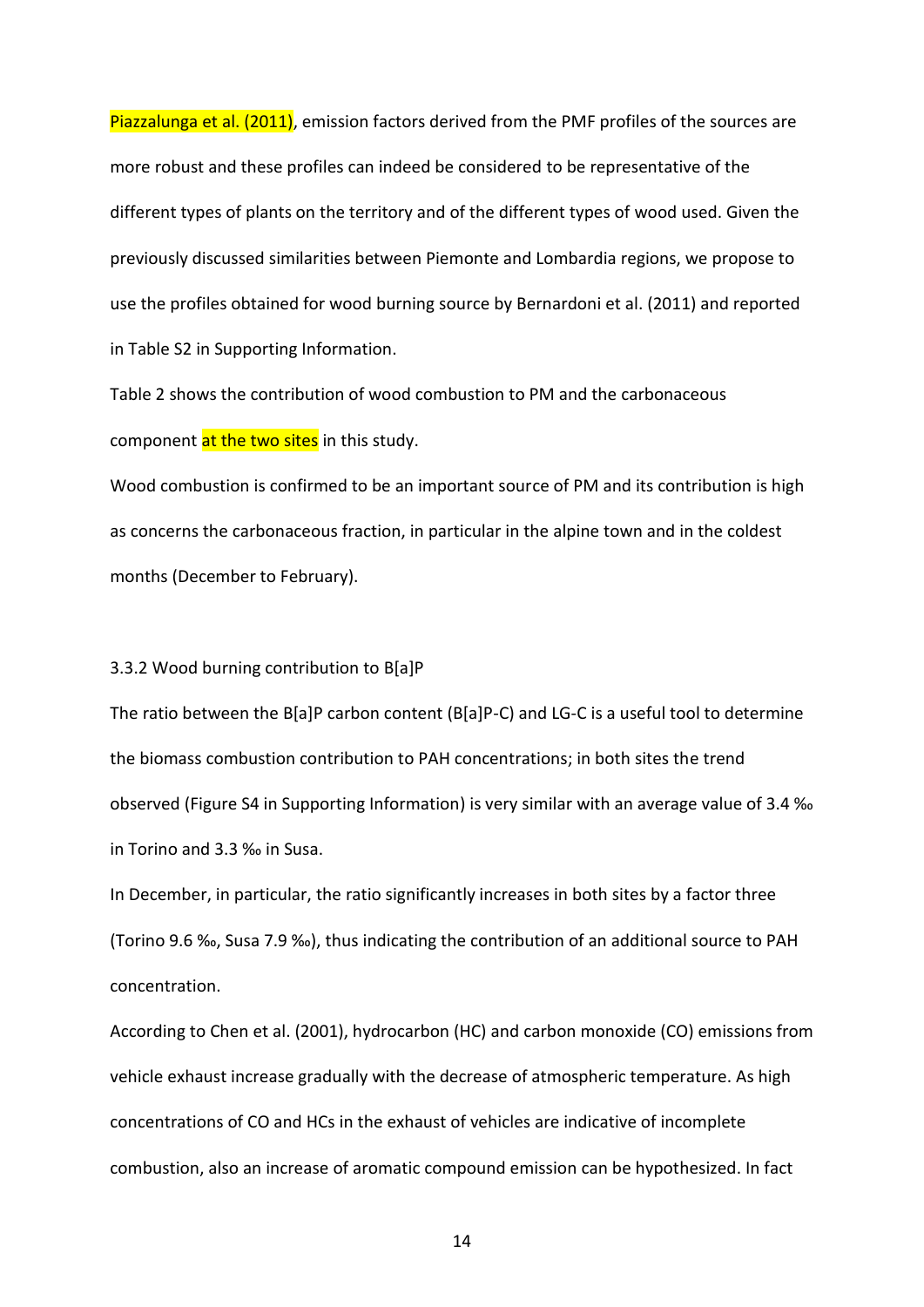Deng et al. (2011) pointed out that, during the winter season, PCDD/F emission factors from vehicles increase by a factor 3 to 6 with respect to the warmer season. So, the increase in B[a]P concentration observed, especially in December, can be related to the traffic source. Moreover, in Susa, the B[a]P-C to LG-C ratio is higher in the colder months of January and February than in October, November and March (Figure S4 in Supporting Information). This observation can be explained considering that diesel oil residential combustion can be an important source of aromatic compounds (Ravindra et al., 2008). In fact, in Susa 12% of housing surface is diesel heated (IREA 2007).

A recent paper by Belis et al. (2011) compares four methods for the quantification of wood combustion contribution to B[a]P concentration: CMB, Multi Linear Regression (MLR), PMF, and Levoglucosan tracer method. However, CMB and MLR require a detailed knowledge of the sources (Viana et al., 2008) and, as already discussed, there is a lack of emission profiles for combustion of different wood typologies in heating devices widespread in Italy. On the other hand, application of PMF requires a broad number of samples (Vecchi et al., 2008). So, the Levoglucosan tracer method is the most appropriate for our data set. This method assumes a single source for LG and requires, for its application, the knowledge of the ratio LG to B[a]P deriving from biomass burning. Belis et al. (2011), on the basis of data published with information on both LG and PAHs emitted from biomass burning, established a correlation between B[a]P and LG (B[a]P = 0.0011 ( $\pm$  0.0001) × LG, N = 48, r<sup>2</sup> = 0.54). This correlation can be used to estimate the contribution of wood combustion to the measured B[a]P concentration; the calculated contributions are 65% ± 29% for Torino and 60% ± 24% for Susa. These results are consistent with those determined for Lombardia region (Belis et al., 2011) and confirm that, during the cold season, residential wood combustion, at the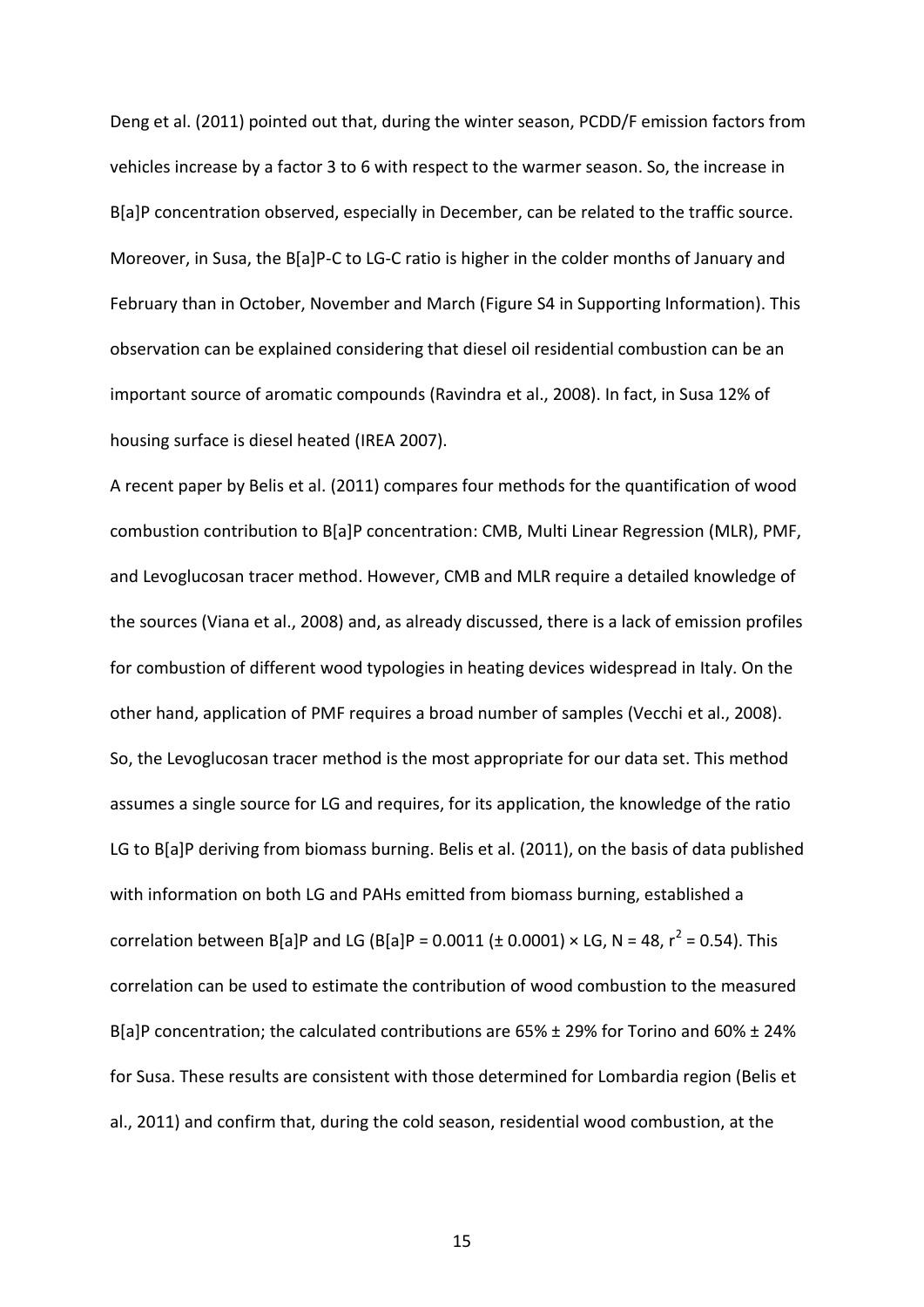actual technology level, is the main source of atmospheric PAHs, with the exception of December month, as already mentioned.

#### 3.3.3 Wood burning contribution to PCDD/F

To evaluate the contribution of wood combustion to the measured PCDD/F concentrations, the application of usual methodologies as the macro tracer approach (Caseiro et al., 2009) is not possible. In fact, as to our knowledge, PCDD/Fs were never included in the determination of emission profile for the source wood combustion, with few exceptions (Gullett et al., 2003). So, accurate determination of emission profile is still needed, with quantification of both PCDD/Fs and a marker characterizing the source as LG. To overcome this difficulty, the congener profiles of the 2,3,7,8-substituted PCDD/Fs were selected as the signatures of possible PCDD/F emission sources (Lee et al., 2004). The profile for each PM sample was calculated summing up the concentrations of the congeners with the same chlorination degree and normalizing to the total weight of the 2,3,7,8-congeners. Subsequently, the mean profiles for Torino and Susa were calculated

(2,3,7,8-fingerprints) (Figure S5 in Supporting Information).

To identify the possible PCDD/F sources for ambient air concentrations measured in Torino and Susa, the 2,3,7,8-fingerprints determined for the two sampling sites together with those reported in literature for different sources (Thoma, 1988, Miyabara et al., 1999, Everaert and Baeyens, 2002, Onofrio et al., 2011) were analyzed by PCA (10 variables and 10 observations). Figure 7 presents the score plot from PCA, where PC1 explains 54.64% of the total variance, while PC2 explains 23.68% of the total variance.

In Figure 7, the observations with similar congener profiles are closely located, while those which have divergent patterns are located further apart.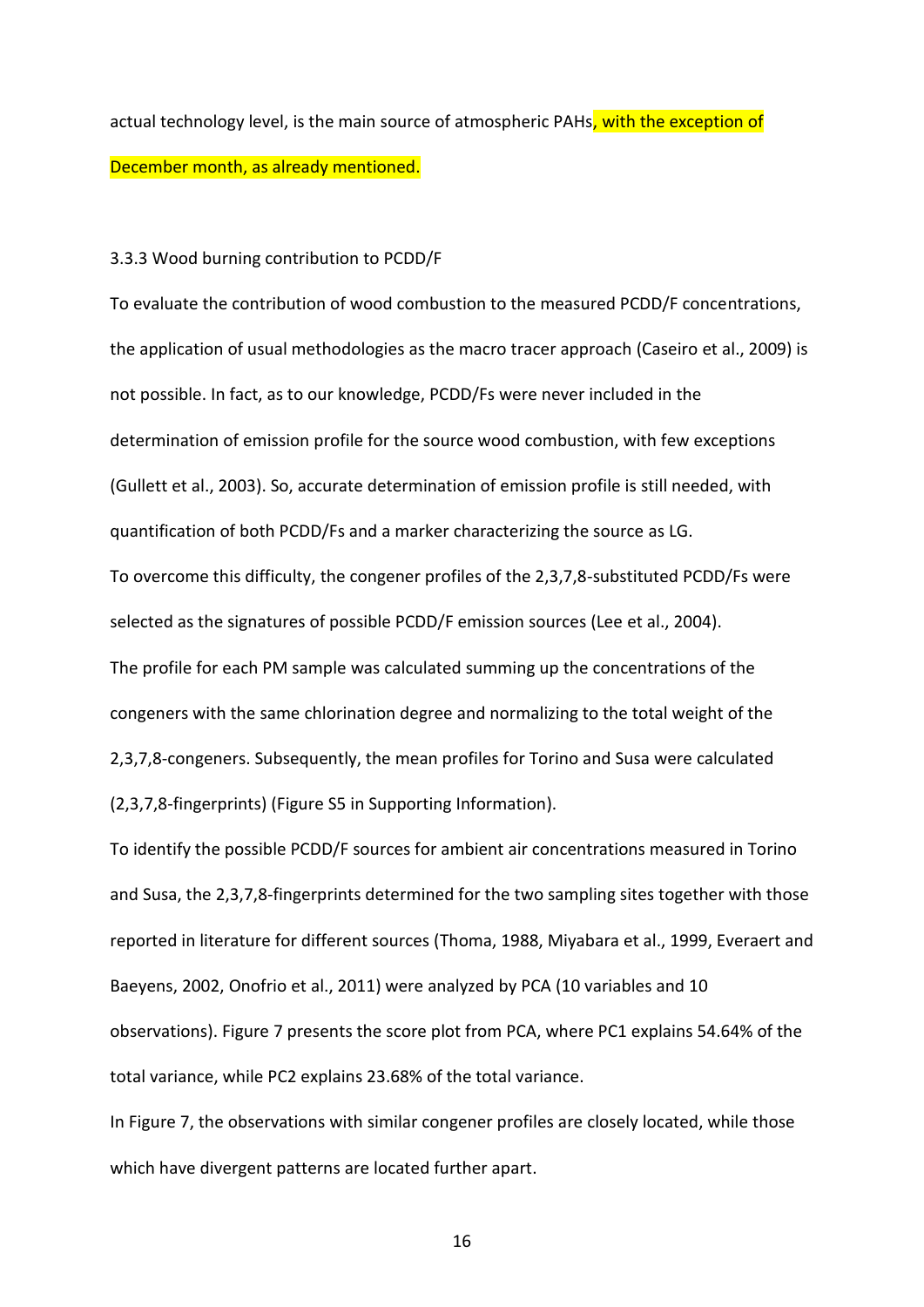It can be noticed that the composition of PM sampled in Torino is mostly influenced by the traffic source, as the data point falls next to a PM sample collected in a tunnel (Miyabara et al., 1999). On the other hand, the composition of the sample collected in Susa presents similarities with that of soot from wood combustion (Thoma, 1988). In fact, the PM of Susa as well as the other two data points relative to wood combustion are the only ones clustered along the negative direction of PC2.

Moreover, the 2,3,7,8-fingerprints of both Susa and Torino samples are very different from those characteristic of a steel plant located in Piemonte region at half way between the two sampling sites, confirming the limited influence of this source in the local PCDD/F air concentrations (Onofrio et al., 2011).

## **4. Conclusions**

The influence of wood combustion on PM was investigated. PM10 samples were collected daily for six months in two sites located in Piemonte (Northern Italy): Torino and Susa. Composite monthly samples were chemically characterized, analyzing the concentrations of LG, B[a]P, PCDD/Fs, OC, EC, major anions and cations, and metals. These concentrations were in agreement with those determined in other studies for the main cities of the Po Valley.

Concerning PM, OC and EC, on the basis of the LG content, it can be concluded that wood combustion affects more Susa than Torino. On the other hand, the wood burning contribution to B[a]P was similar in both sites and about 60 %.

With respect to wood burning contribution to PCDD/Fs, the 2,3,7,8-fingerprints of PM sampled in Torino were mostly influenced by the traffic source, whereas those of the samples collected in Susa were similar to those of soot from wood combustion.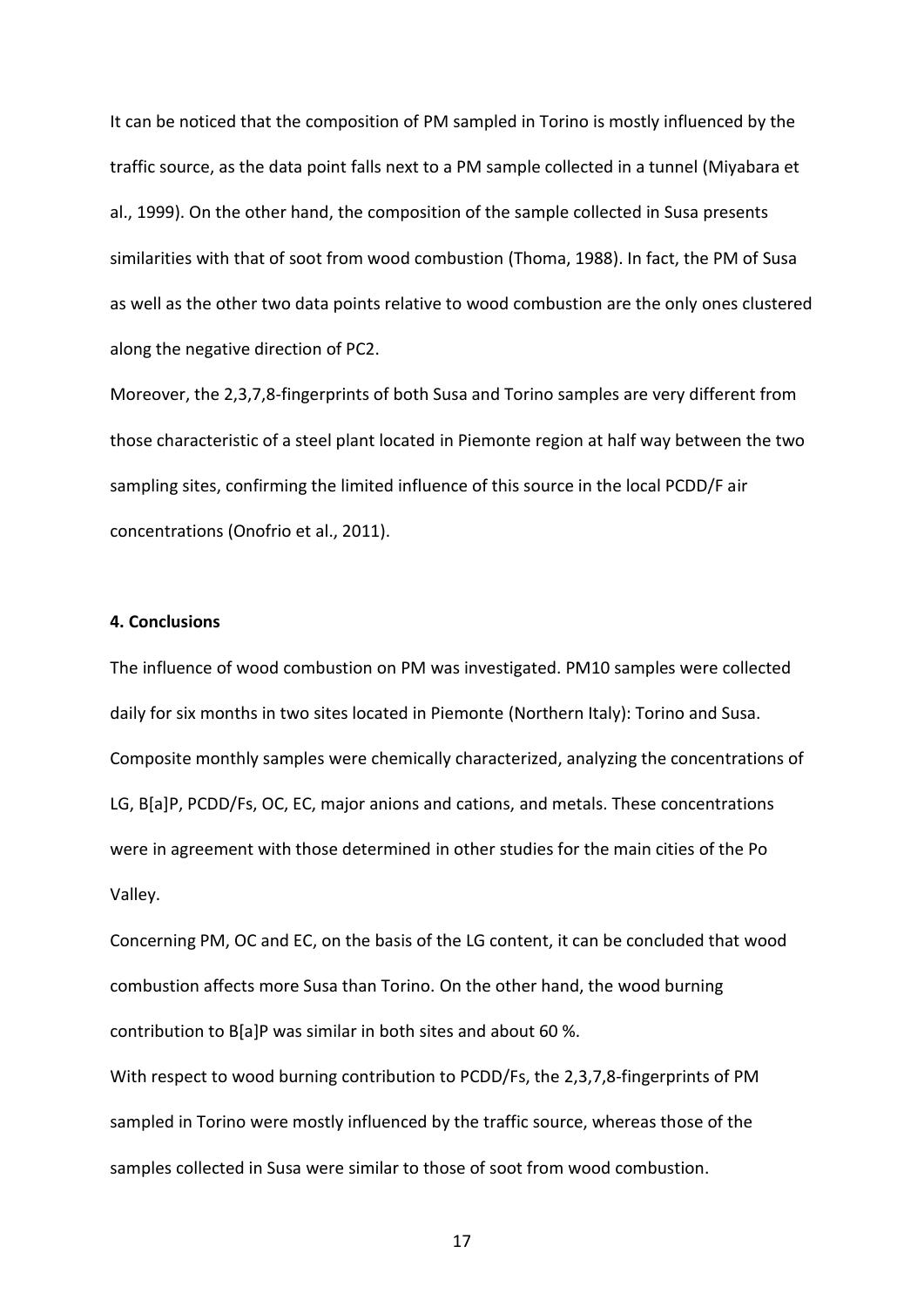## *Acknowledgements*

The authors thank the Italian Ministry for Education, University and Research (MIUR) for financial support (grant PRIN 2008 – LENS).

## **5. References**

- Belis, C.A., Cancelinha, J., Duane, M., Forcina, V., Pedroni, V., Passarella, R., Tanet, G., Douglas, K., Piazzalunga, A., Bolzacchini, E., Sangiorgi, G., Perrone, M.G., Ferrero, L., Fermo, P., Larsen, B.R. (2011). Sources for PM air pollution in the Po Plain, Italy: I. Critical comparison of methods for estimating biomass burning contributions to benzo(a)pyrene. *Atmos. Environ.*, *45*, 7266-7275.
- Bernardoni, V., Vecchi, R., Valli, G., Piazzalunga, A., Fermo, P. (2011). PM10 source apportionment in Milan (Italy) using time- and size-resolved data. *Sci. Total Environ.*, *409*, 4788–4795.
- Boman, B.C., Forsberg, A.B., Jarvholm, B.G. (2003). Adverse health effects from ambient air pollution in relation to residential wood combustion in modern society. *Scand. J. Work Environ. Health*, *29*, 251-260.
- Caseiro, A., Bauer, H., Schmidl, C., Pio, C., Puxbaum, H. (2009). Wood burning impact on PM10 in three Austrian regions. *Atmos. Environ.*, *43*, 2186-2195.
- Caserini, S., Monguzzi, A.M. (2002). PCDD/Fs emissions inventory in the Lombardy Region: results and uncertainties. *Chemosphere*, *48*, 779-786.
- Caserini, S., Cernuschi, S., Giugliano, M., Grosso, M., Lonati, G., Mattaini, P. (2004). Air and soil dioxin levels at three sites in Italy in proximity to MSW incineration plants. *Chemosphere*, *54*, 1279–1287.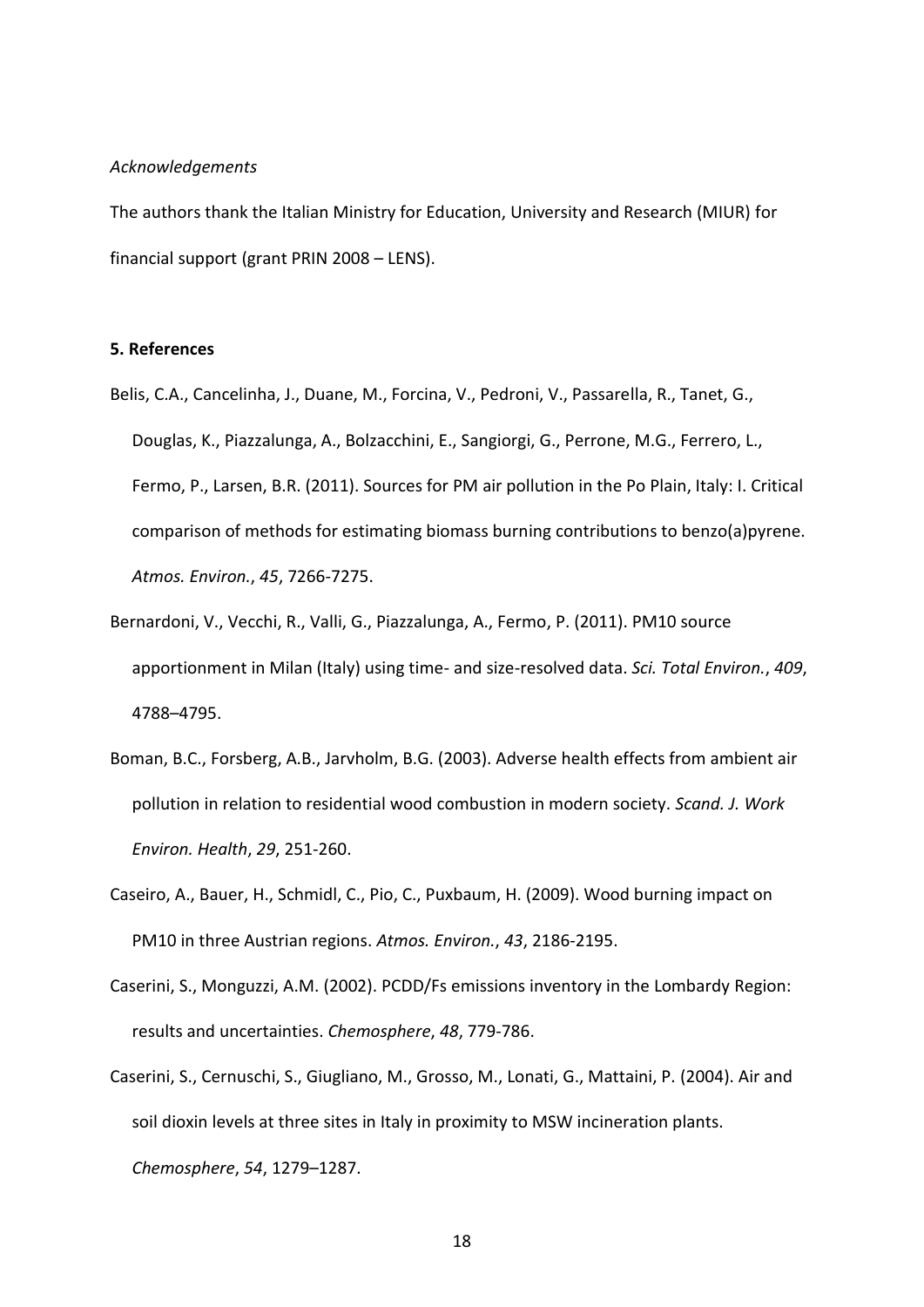- Chen, L.W.A., Doddridge, B.G., Dickerson, R.R., Chow, J.C., Mueller, P.K., Quinn, J., Butler, W.A. (2001). Seasonal variations in elemental carbon aerosol, carbon monoxide and sulfur dioxide: Implications for sources. *Geophys. Res. Lett., 28*, 1711-1714.
- Colombo, A., Benfenati, E., Mariani, G., Lodi, M., Marras, R., Rotella, G., Senese, V., Fattore, E., Fanelli, R. (2009). PCDD/Fs in ambient air in north–east Italy: the role of a MSWI inside an industrial area. *Chemosphere*, *77*, 1224–1229.
- Cooper, J.A. (1980). Environmental impact of residential wood combustion emissions and its implications. *JAPCA*, *30*, 855-861.
- Deng, Y., Peng P., Ren, M., Song, J., Huang, W. (2011). The winter effect on formation of PCDD/Fs in Guangzhou by vehicles: A tunnel study. *Atmos. Environ.*, *45*, 2541-2548.
- EPA (1994). Tetra- through Octa-Chlorinated Dioxins and Furans by Isotope Dilution HRGC/HRMS. Method 1613 U.S. Environmental Protection Agency.

European Commission (2007). An Energy Policy for Europe. COM(2007)1

- Everaert, K., Baeyens, J. (2002). The formation of dioxins in large scale thermal processes. *Chemosphere*, *46*, 439-448.
- Favez, O., El Haddad, I., Piot, C., Boréave, A., Abidi, E., Marchand, N., Jaffrezo, J.-L., Besombes, J.-L., Personnaz, M.-B., Sciare, J., Wortham, H., George, C., D'Anna, B. (2010). Inter-comparison of source apportionment models for the estimation of wood burning aerosols during wintertime in an Alpine city, Grenoble (France). Atmos. Chem. Phys., *10*, 5295-5314.
- Fermo, P., Piazzalunga, A., Vecchi, R., Valli, G. (2006a). Set-up of Extraction Procedures for Ions Quantification in Aerosol Samples. *Chemical Engineering Transaction*, *10*, 203-208.
- Fermo, P., Piazzalunga, A., Vecchi, R., Valli, G., Ceriani, M. (2006b). A TGA/FT-IR study for measuring OC and EC in aerosol samples. *Atmos. Chem. Phys.*, *6*, 255-266.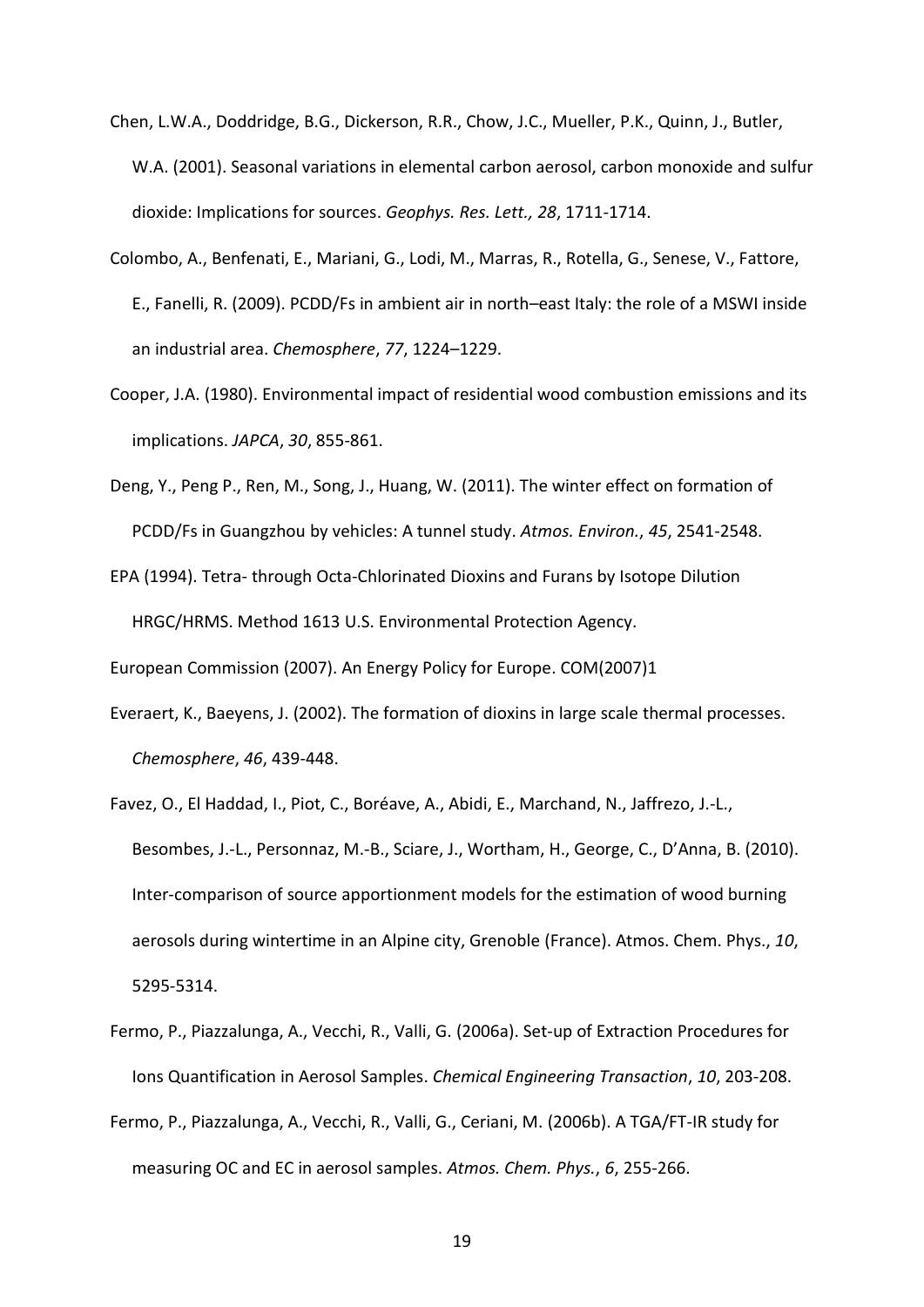- Fine, P.M., Cass, G.R., Simoneit, B.R.T. (2004). Chemical characterization of fine particle emissions from the fireplace combustion of wood types grown in the Midwestern and Western United States. *Environ. Eng. Sci.*, *21*, 387-409.
- Gilardoni, S., Vignati, E., Cavalli, F., Putaud, J.P., Larsen, B.R., Karl, M., Stenstrom, K., Genberg, J., Henne, S., Dentener, F. (2011). Better constraints on sources of carbonaceous aerosols using a combined (14)C - macro tracer analysis in a European rural background site. *Atmos. Chem. Phys., 11*, 5685–5700.
- Gullett, B.K., Touati, A., Hays, M.D. (2003). PCDD/F, PCB, HxCBz, PAH, and PM Emission Factors for Fireplace and Woodstove Combustion in the San Francisco Bay Region. *Environ. Sci. Technol.*, *37*, 1758-1765.
- Hellen, H., Hakola, H., Haaparanta, S. (2008). Influence of residential wood combustion on local air quality. *Sci. Total Environ.*, *393*, 283-290.

Hites, R.A. (2011). Dioxins: An Overview and History. *Environ. Sci. Technol.*, *45*, 16-20.

IREA (2007). Inventario Regionale delle Emissioni in Atmosfera.

www.sistemapiemonte.it/irea/

- Kim, K.H., Jahan, S.A., Kabir, E. (2011). A review of diseases associated with household air pollution due to the use of biomass fuels. *J. Haz. Mat.*, *192*, 425-431.
- Lavric, E.D., Konnov, A.A., De Ruyck, J. (2004). Dioxin levels in wood combustion a review. *Biomass Bioenergy*, *26*, 115-145.
- Lee, W.S., Chang-Chien, G.P., Wang, L.C., Lee, W.J., Tsai, P.J., Wu, K.Y., Lin., C. (2004). Source Identification of PCDD/Fs for Various Atmospheric Environments in a Highly Industrialized City. *Environ. Sci. Technol.*, *38*, 4937-4944.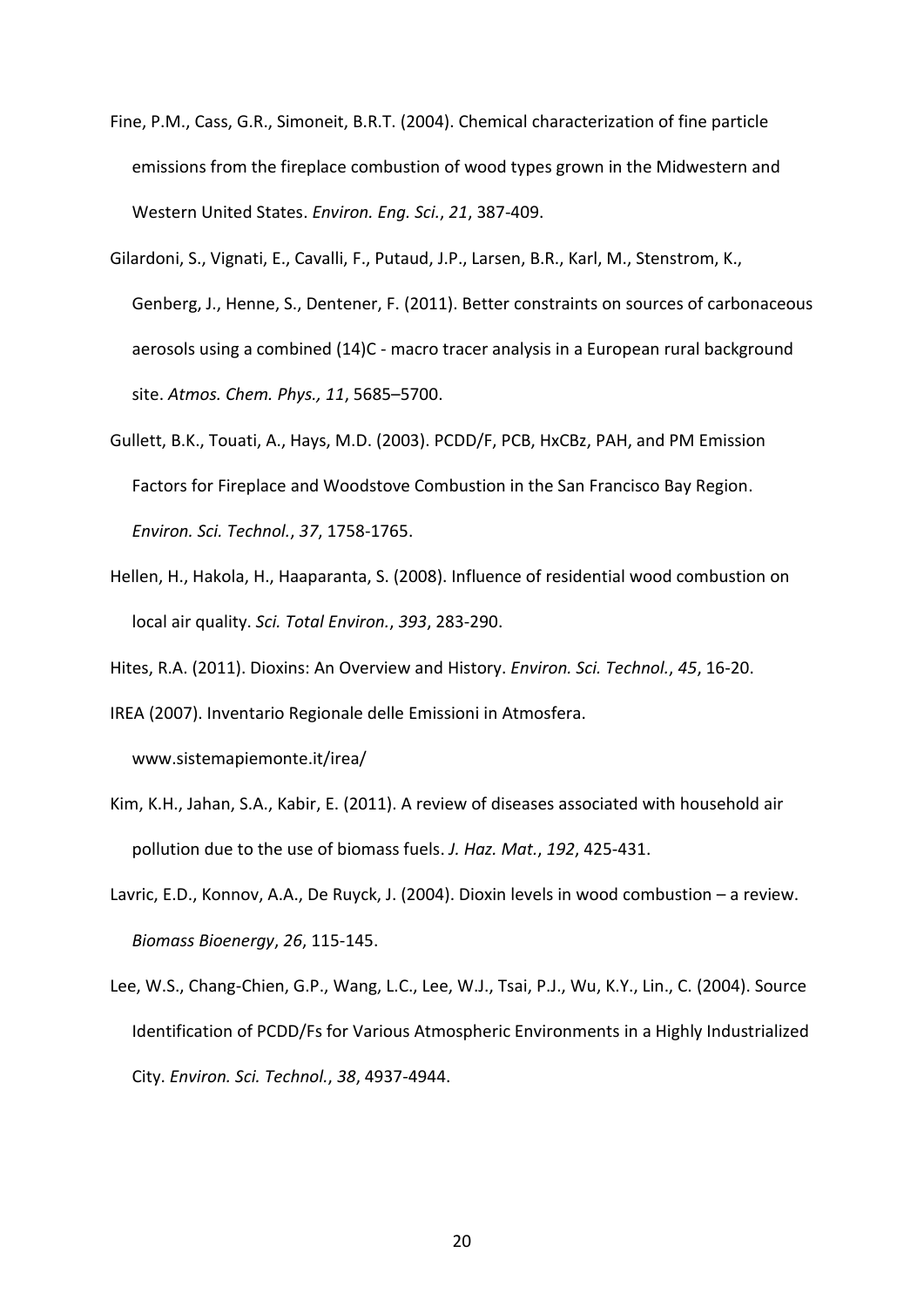- Leonard, S.S., Wang, S., Shi, X., Jordan, B.S., Castranova, V., Dubick, M.A. (2000). Wood smoke particles generate free radicals and cause lipid peroxidation, DNA damage, NFkappaB activation and TNFalpha release in macrophages. *Toxicol.*, *150*, 147-157.
- Lohmann, R., Jones, K.C. (1998). Dioxins and furans in air and deposition: A review of levels, behaviour and processes. *Science Tot. Environ.*, *219*, 53-81.
- Menichini, E., Iacovella, N., Monfredini, F., Turrio-Baldassarri, L. (2007). Atmospheric pollution by PAHs, PCDD/Fs and PCBs simultaneously collected at a regional background site in central Italy and at an urban site in Rome. *Chemosphere*, *69*, 422–434.
- Miyabara, Y., Hashimoto, S., Sagai, M., Morita, M. (1999). PCDDs and PCDFs in vehicle exhaust particles in Japan. *Chemosphere*, *39*, 143-150.
- Onofrio, M., Spataro, R., Botta, S. (2011). The role of a steel plant in north-west Italy to the local air concentrations of PCDD/Fs. *Chemosphere*, *82*, 708–717.
- Perrone, M.G., Larsen, B.R., Ferrero, L., Sangiorgi, G., De Gennaro, G., Udisti, R. , Zangrando, R., Gambaro, A., Bolzacchini, E. (2012). Sources of high PM2.5 concentrations in Milan, Northern Italy. Molecular marker data and CMB modelling. *Sci. Total Environ., 414*, 343- 355.
- Piazzalunga, A., Fermo, P., Bernardoni, V., Vecchi, R., Valli, G., de Gregorio, M.A. (2010). A simplified method for levoglucosan quantification in wintertime atmospheric particulate matter by high performance anion-exchange chromatography coupled with pulsed amperometric detection. *Intern. J. Environ. Anal. Chem.*, *90*, 934-947.
- Piazzalunga, A., Belis, C., Bernardoni, V., Cazzuli, O., Fermo, P., Valli, G., Vecchi, R. (2011). Estimates of wood burning contribution to PM10 in Lombardy (Po Valley, Italy) using different approaches, *Atmos. Environ., 45*, 6642-6649.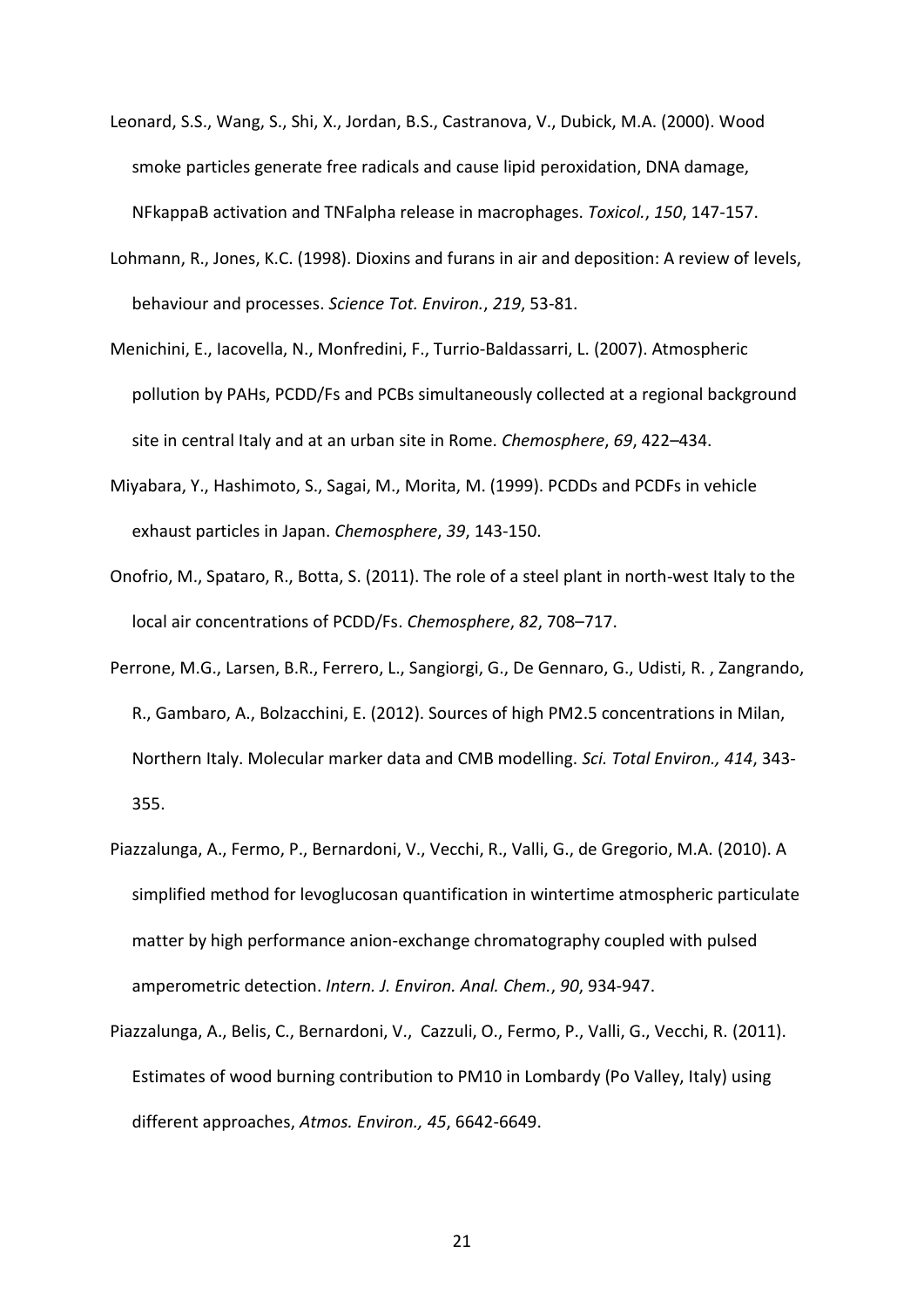- Pignatelli, T., D'Elia, I., Vialetto, G., Bencardino, M., Contaldi, M. (2008). The use of bio-mass: synergies and trade-offs between Climate Change and Air Pollution, in Italy. *17th Annual International Emission Inventory Conference, Portland*, OR, US Environmental Protection Agency.
- Pitea, D., Bortolami, M., Franzoni, F., Collina, E., Cortili, G., Lasagni, M., Piccinelli, E. (2008). Prevention of PCDD/F formation and minimization of their emission at the stack of a secondary aluminium casting plant, *Environ. Sci. Technol.*, *42*, 7476-7481.
- Purvis, C.R., McCrillis, R.C., Kariher, P.H. (2000). Fine particulate matter (PM) and organic speciation of fireplace emissions. *Environ. Sci. Technol.*, *34*, 1653-1658.
- Puxbaum, H., Caseiro, A., Sánchez‐Ochoa, A., Kasper‐Giebl, A., Claeys, M., Gelencsér, A., Legrand, M., Preunkert, S., Pio, C. (2007). [Levoglucosan levels at background sites in](http://dx.doi.org/10.1029/2006JD008114)  [Europe for assessing the impact of biomass combustion on the European aerosol](http://dx.doi.org/10.1029/2006JD008114)  [background.](http://dx.doi.org/10.1029/2006JD008114) *J. Geophys. Res.*, *112*, D23S05.
- Ravindra, K., Sokhia, R., Van Grieken, R. (2008). Atmospheric polycyclic aromatic hydrocarbons: Source attribution, emission factors and regulation. *Atmos. Environ., 42*, 2895–2921.
- Rogge, W.F., Hildemann, L.M., Mazurek, M.A., Cass, G.R., Simoneit, B.R.T. (1998). Sources of Fine Organic Aerosol. 9. Pine, Oak, and Synthetic Log Combustion in Residential Fireplaces. *Environ. Sci. Technol.*, *32*, 13-22.
- Saarikoski, S.K., Sillanpää, M.K., Saarnio, K.M., Hillamo, R.E., Pennanen, A.S., Salonen, R.O. (2008). Impact of biomass combustion on urban fine particulate matter in Central and Northern Europe. *Water, Air and Soil Pollution*, *191*, 265-277.
- Sandradewi, J., Prévôt, A. S. H., Alfarra, M. R., Szidat, S., Wehrli, M. N., Ruff, M., Weimer, S., Lanz, V. A., Weingartner, E., Perron, N., Caseiro, A., Kasper-Giebl, A., Puxbaum, H.,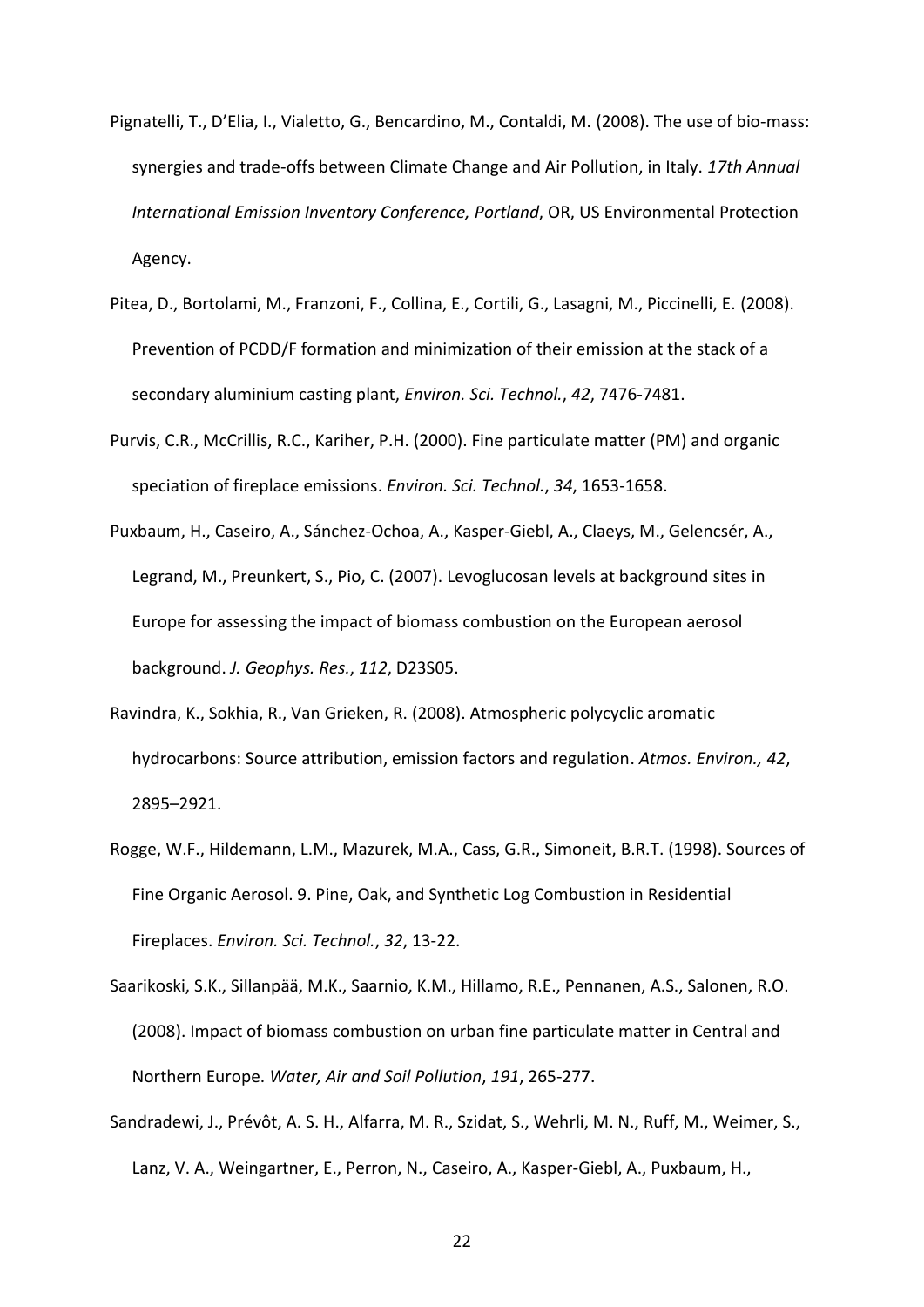Wacker, L., Baltensperger, U. (2008). Comparison of several wood smoke markers and source apportionment methods for wood burning particulate mass. *Atmos. Chem. Phys. Discuss., 8*, 8091-8118.

- Schmidl, C., Marr, L.L., Caseiro, A., Kotianova, P., Berner, A., Bauer, H., Kasper-Giebl, A., Puxbaum, H. (2008). Chemical characterisation of fine particle emissions from wood stove combustion of common woods growing in mid-European Alpine regions. *Atmos. Environ., 42,* 126–141.
- Shafizadeh, F. (1968). Pyrolysis and combustion of cellulosic materials. *Adv. Carbohyd. Chem.*, *23*, 419-474.
- Szidat, S., Jenk T.M., Synal, H.-A., Kalberer, M., Wacker, L., Hajdas, I., Kasper-Giebl, A., Baltensperger, U. (2006). Contributions of fossil fuel, biomass-burning, and biogenic emissions to carbonaceous aerosols in Zurich as traced by 14C. *J. Geophys. Res. D: Atmos*.**,** *111*, D07206.
- Thoma, H. (1998). PCDD/F-concentrations in chimney soot from house heating systems. *Chemosphere*, *17*, 1369-1379.
- Turrio-Baldassarri, L., Abate, V., Iacovella, N., Monfredini, F., Menichini, E. (2005). Occurrence of PCDD/Fs in urban air before and after the ban of leaded gasoline. *Chemosphere*, *59*, 1517–1524.
- Van Drooge, B.L., Ballesta, P.P. (2009). Seasonal and Daily Source Apportionment of Polycyclic Aromatic Hydrocarbon Concentrations in PM10 in a Semirural European Area. *Environ. Sci. Technol.*, *43*, 7310–7316.
- Vecchi, R., Chiari, M., D'Alessandro, A., Fermo, P., Lucarelli, F., Mazzei, F., Nava, S., Piazzalunga, A., Prati, P., Silvani, F., Valli, G. (2008). A mass closure and PMF source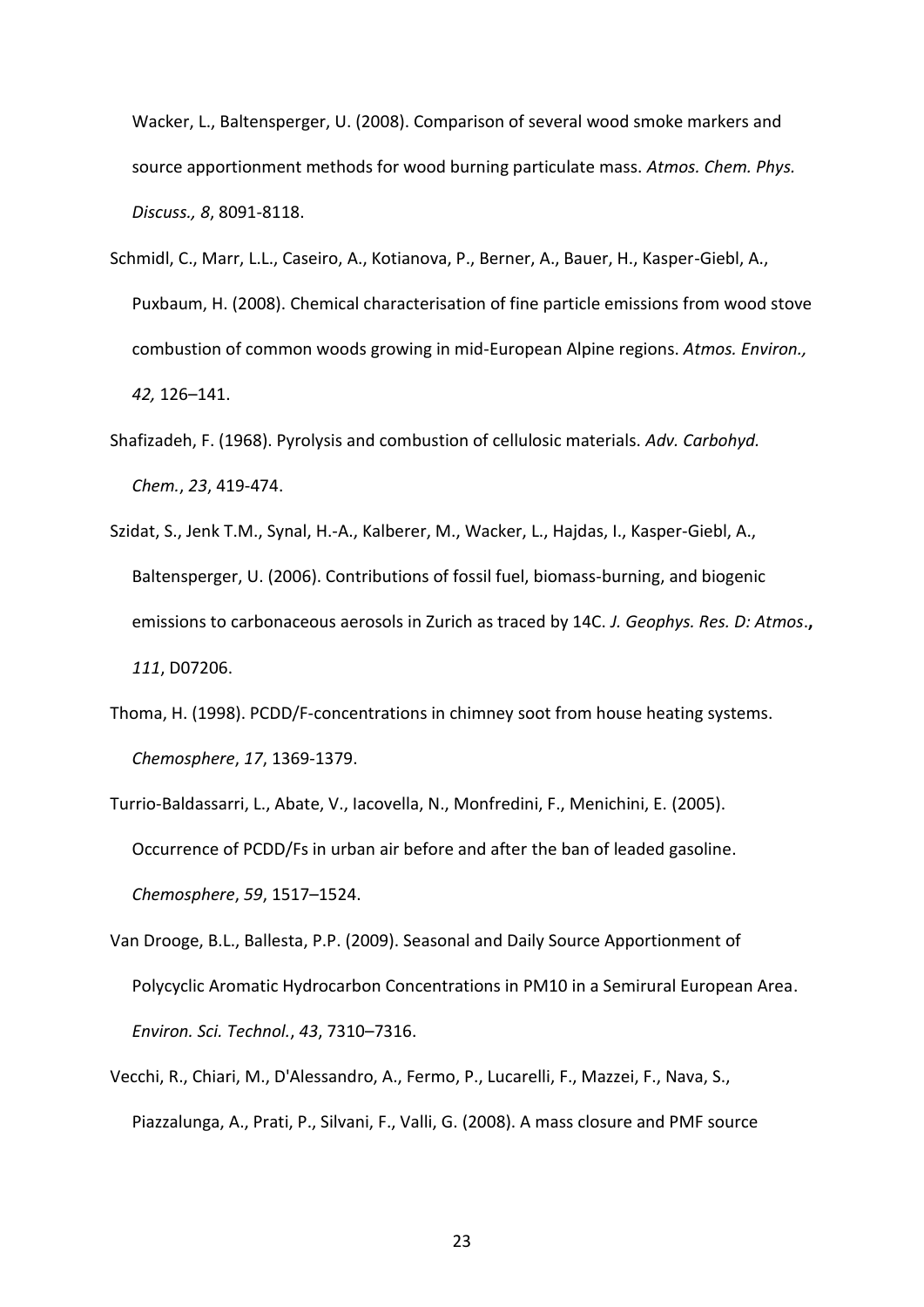apportionment study on the sub-micron sized aerosol fraction at urban sites in Italy. *Atmos. Environ., 42*, 2240-2253.

- Viana, M., Kuhlbusch, T.A.J., Querol, X., Alastuey, A., Harrison, R.M., Hopke, P.K., Winiwarter, W., Vallius, A., Szidat, S., Prevot, A.S.H., Hueglin, C., Bloemen, H., Wahlin, P., Vecchi, R., Miranda, A.I., Kasper-Giebl, A., Maenhaut, W., Hitzenberger, R. (2008). Source apportionment of particulate matter in Europe: A review of methods and results. *J. Aerosol Sci., 39*, 827-849.
- Yamasaki, H., Kuwata, K., Miyamoto H. (1982). Effects of Ambient Temperature on Aspects of Airborne Polycyclic Aromatic Hydrocarbons. *Environ. Sci. Technol.*, *16*, 189-194.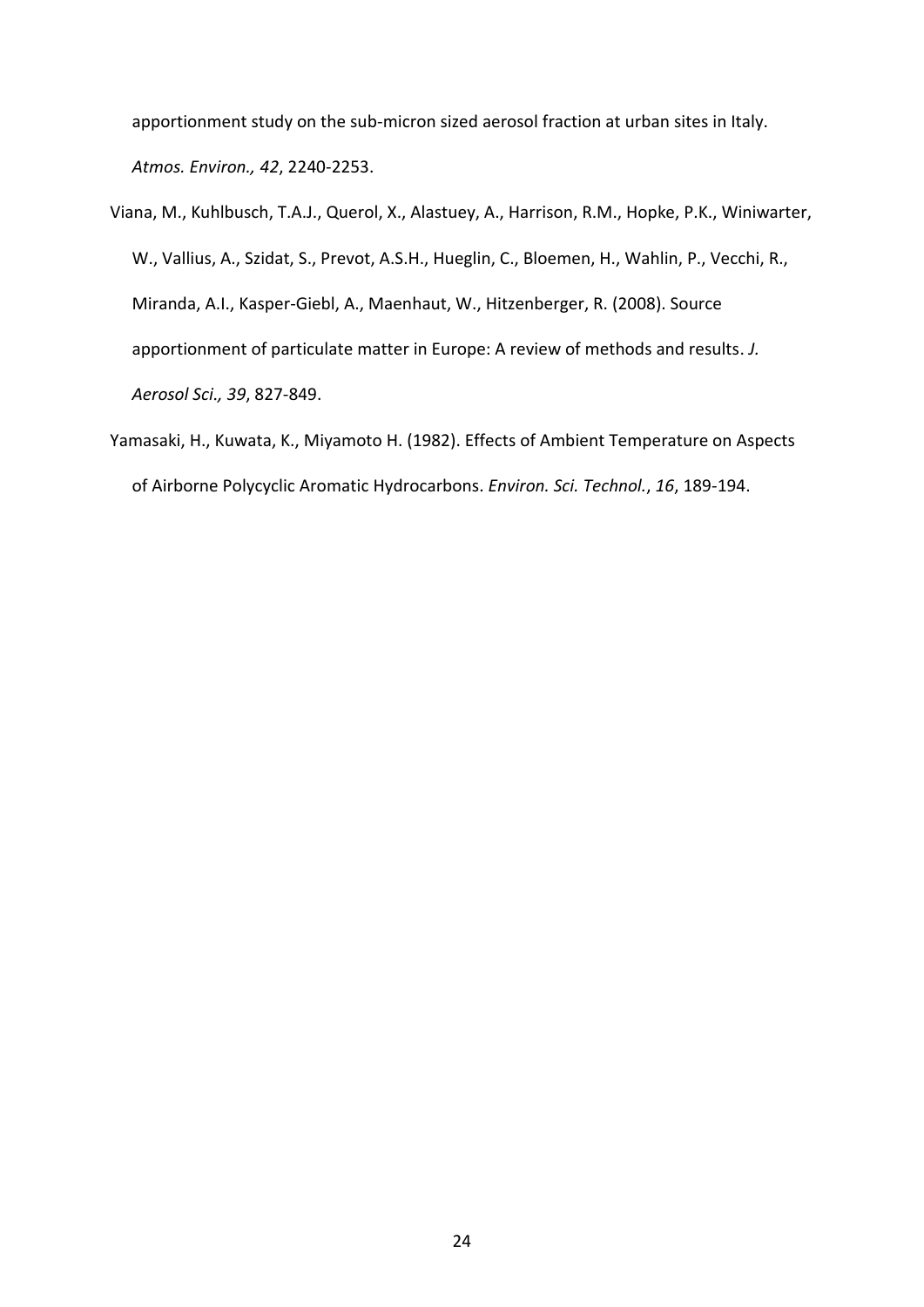Table 1: mean concentrations and standard deviation (s.d.) of PM and chemical constituents as well as significant ratios in the October 2006 – March 2007 period.

|                                          | Susa  | s.d.  | Torino | s.d.  |
|------------------------------------------|-------|-------|--------|-------|
| PM ( $\mu$ g m <sup>-3</sup> )           | 31.7  | 7.5   | 82.8   | 18.1  |
| TC ( $\mu$ g m <sup>-3</sup> )           | 7.4   | 1.8   | 15.7   | 3.4   |
| OC ( $\mu$ g m <sup>-3</sup> )           | 5.4   | 1.3   | 11.9   | 3.0   |
| EC ( $\mu$ g m <sup>-3</sup> )           | 2.02  | 0.64  | 3.72   | 0.61  |
| Nitrate ( $\mu$ g m <sup>-3</sup> )      | 5.0   | 2.3   | 13.8   | 4.1   |
| Sulfate ( $\mu$ g m <sup>-3</sup> )      | 1.89  | 0.22  | 4.37   | 0.86  |
| Ammonium ( $\mu$ g m <sup>-3</sup> )     | 1.89  | 0.73  | 5.21   | 1.81  |
| Potassium ( $\mu$ g m <sup>-3</sup> )    | 0.30  | 0.12  | 0.49   | 0.23  |
| Levoglucosan ( $\mu$ g m <sup>-3</sup> ) | 0.75  | 0.34  | 0.68   | 0.29  |
| Mannosan ( $\mu$ g m <sup>-3</sup> )     | 0.087 | 0.036 | 0.066  | 0.033 |
| BaP (ng $m^{-3}$ )                       | 1.33  | 1.33  | 1.27   | 1.51  |
| PCDD/F ( $fg \text{ m}^{-3}$ )           | 1157  | 515   | 1747   | 523   |
| PCDD/F ( $fg_{TEQ}$ m <sup>-3</sup> )    | 81    | 45    | 61     | 44    |
| LG-C/OC                                  | 0.058 | 0.017 | 0.024  | 0.005 |
| LG/MN                                    | 8.7   | 1.8   | 10.3   | 3.5   |
| $K^+/LG$                                 | 0.42  | 0.07  | 0.74   | 0.17  |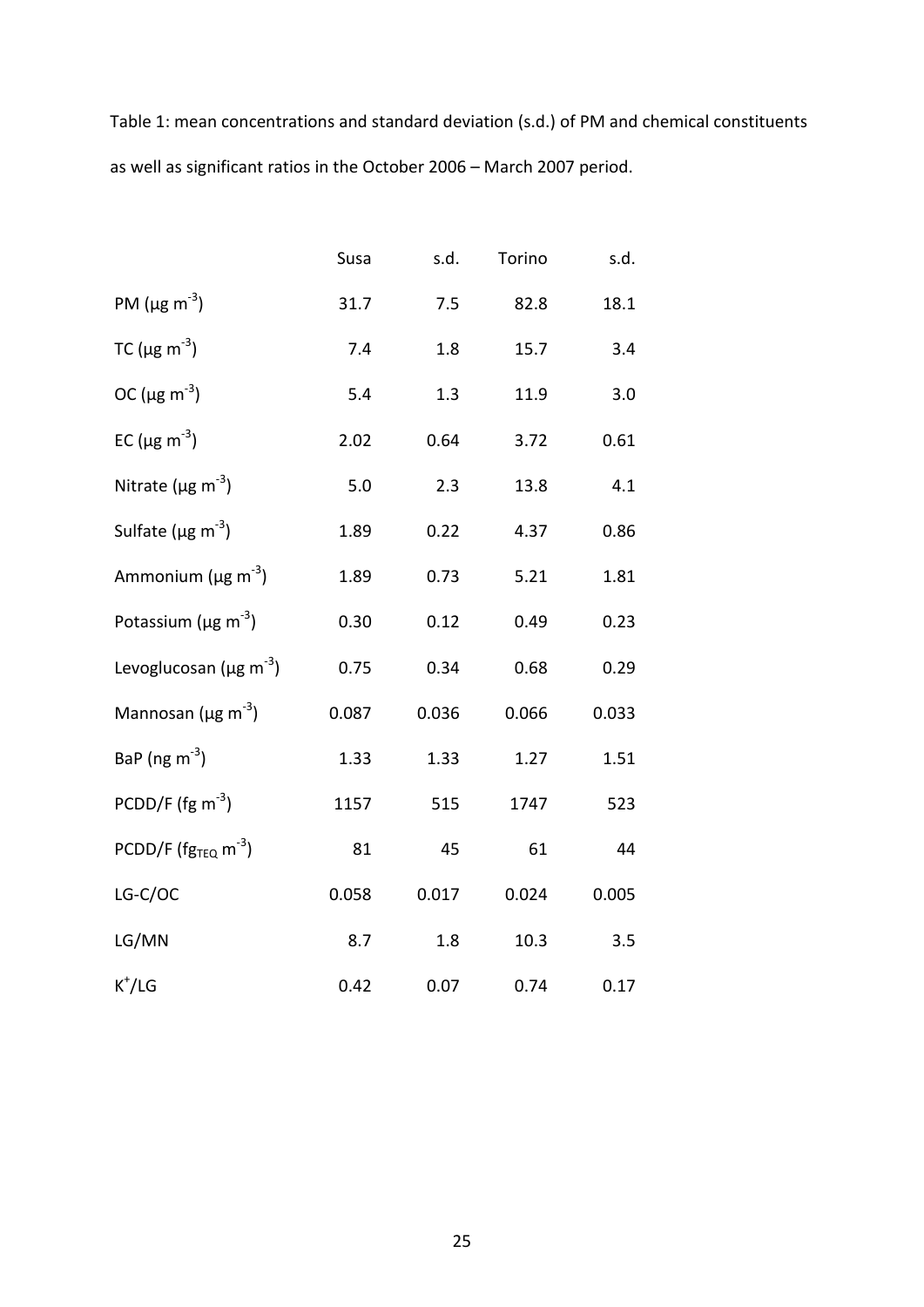Table 2: wood burning contribution to PM, OC and EC in the October 2006 – March 2007 period.

|        | $PM_{wb}$    | OC <sub>wb</sub> | $EC_{wb}$ |
|--------|--------------|------------------|-----------|
|        | min - max    | min - max        | min - max |
| Torino | $9\% - 19\%$ | 22% - 37%        | 10% - 29% |
| Susa   | 20% - 55%    | 41% - 90%        | 20% - 49% |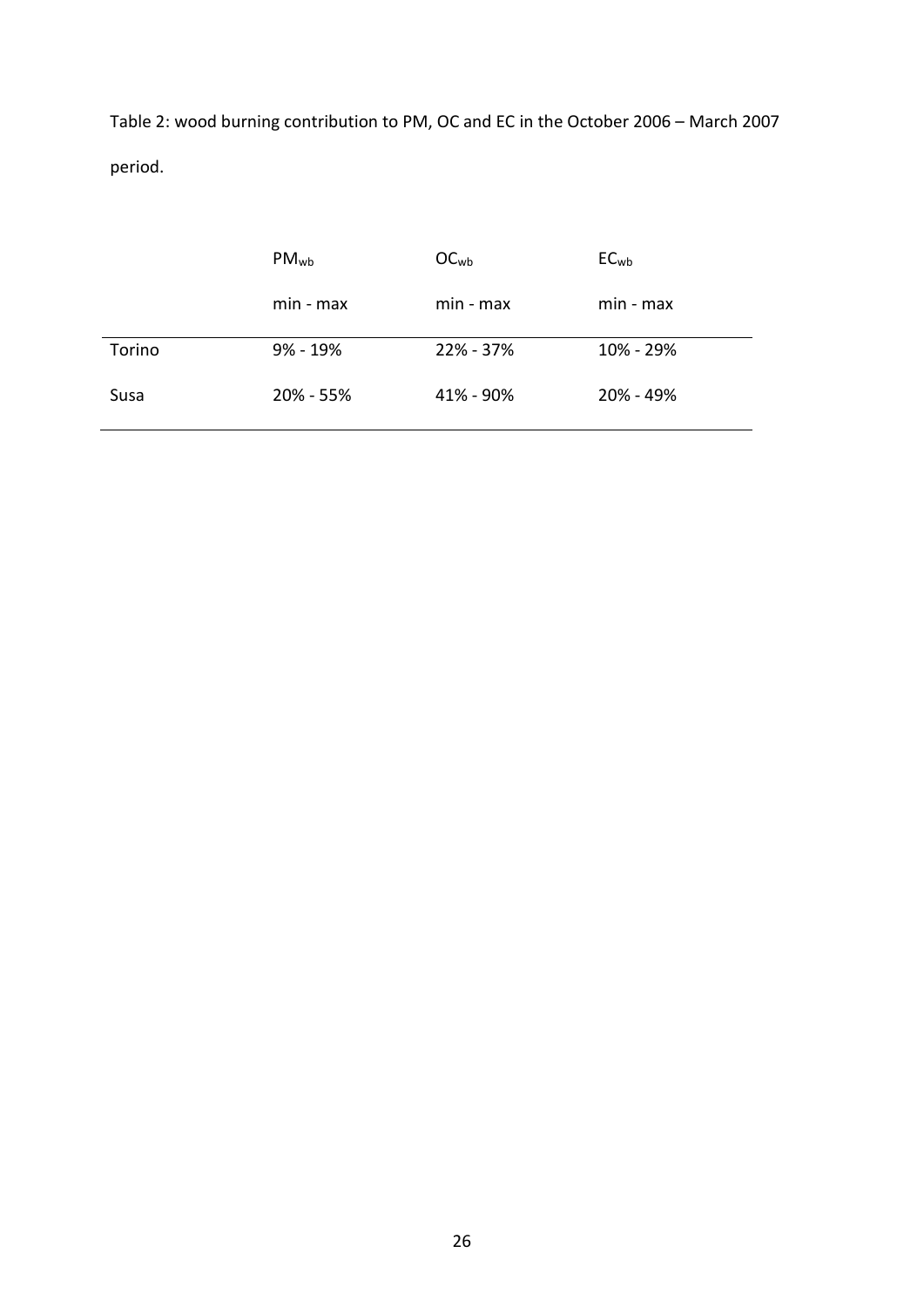# **Figure captions**

Figure 1: Sampling sites.

Figure 2: Monthly trends for concentrations of PM10.

Figure 3: Monthly trends for concentrations of B[a]P.

Figure 4: Monthly concentrations of LG, B[a]P and PCDDs/Fs.

Figure 5: Monthly concentrations of the 2,3,7,8-chlorinated PCDD/Fs in Susa (S) and Torino

(T).

Figure 6: Biplot in PC1 – PC2 space (S: Susa PM sample - T: Torino PM sample).

Figure 7: Score plot for the comparison of the 2,3,7,8-fingerprints.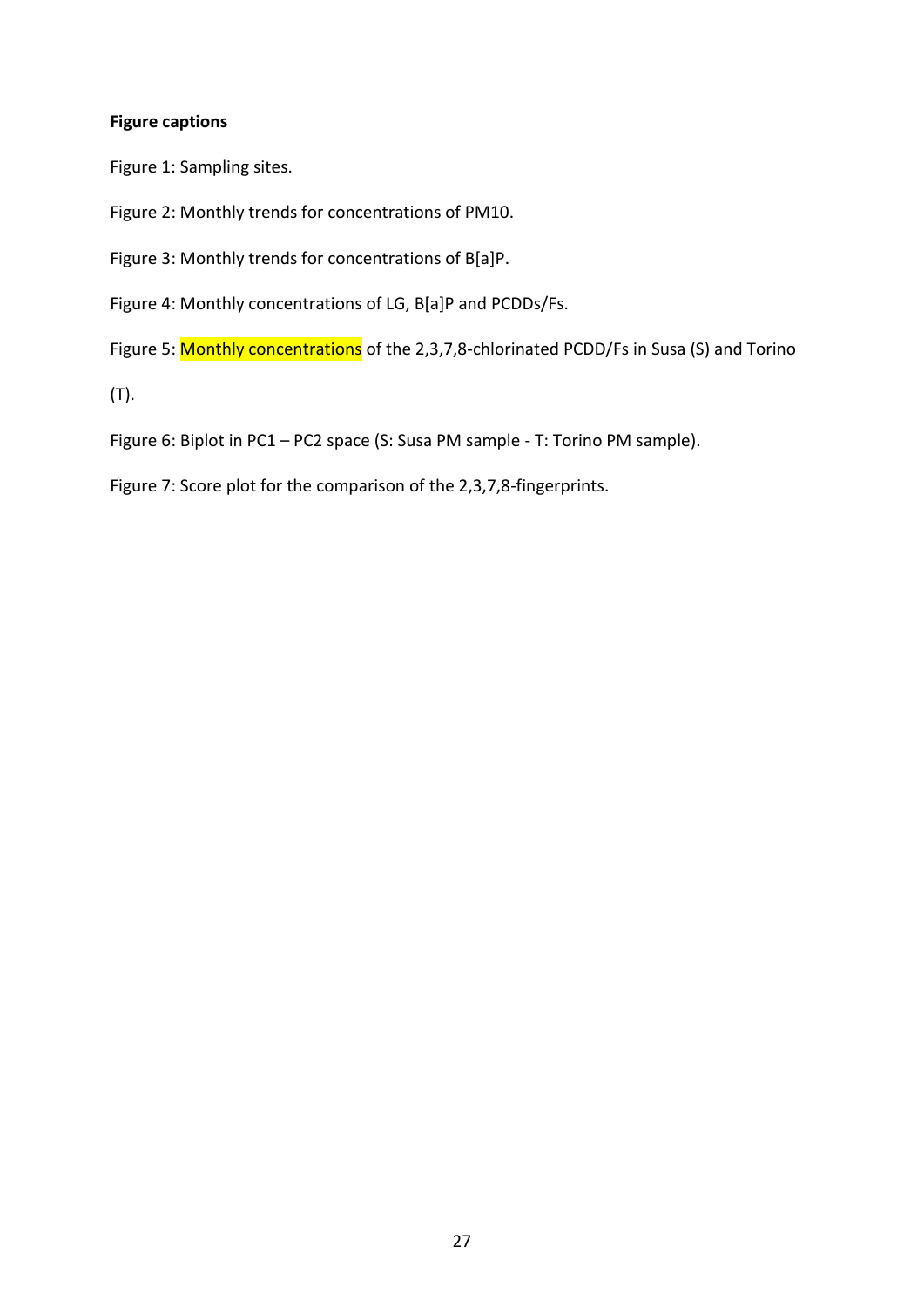# **Supporting Information**

Table S1: Mean monthly concentrations of B[a]P, PCDDs and PCDFs in Susa (S) and Torino (T) ambient air in the October 2006 - March 2007 period.

Table S2: Emission ratio for wood burning source obtained by PMF (Bernardoni et al., 2011).

Figure S1: Mean percentage chemical composition of PM in the October 2006 – March 2007

period.

- Figure S2: Monthly concentrations of  $K^*$  and LG together with their ratio.
- Figure S3: Monthly trends for LG-C/OC ratio.
- Figure S4: Monthly trends for B[a]P-C to LG-C ratio.

Figure S5: Mean 2,3,7,8-fingerprints determined for Torino and Susa.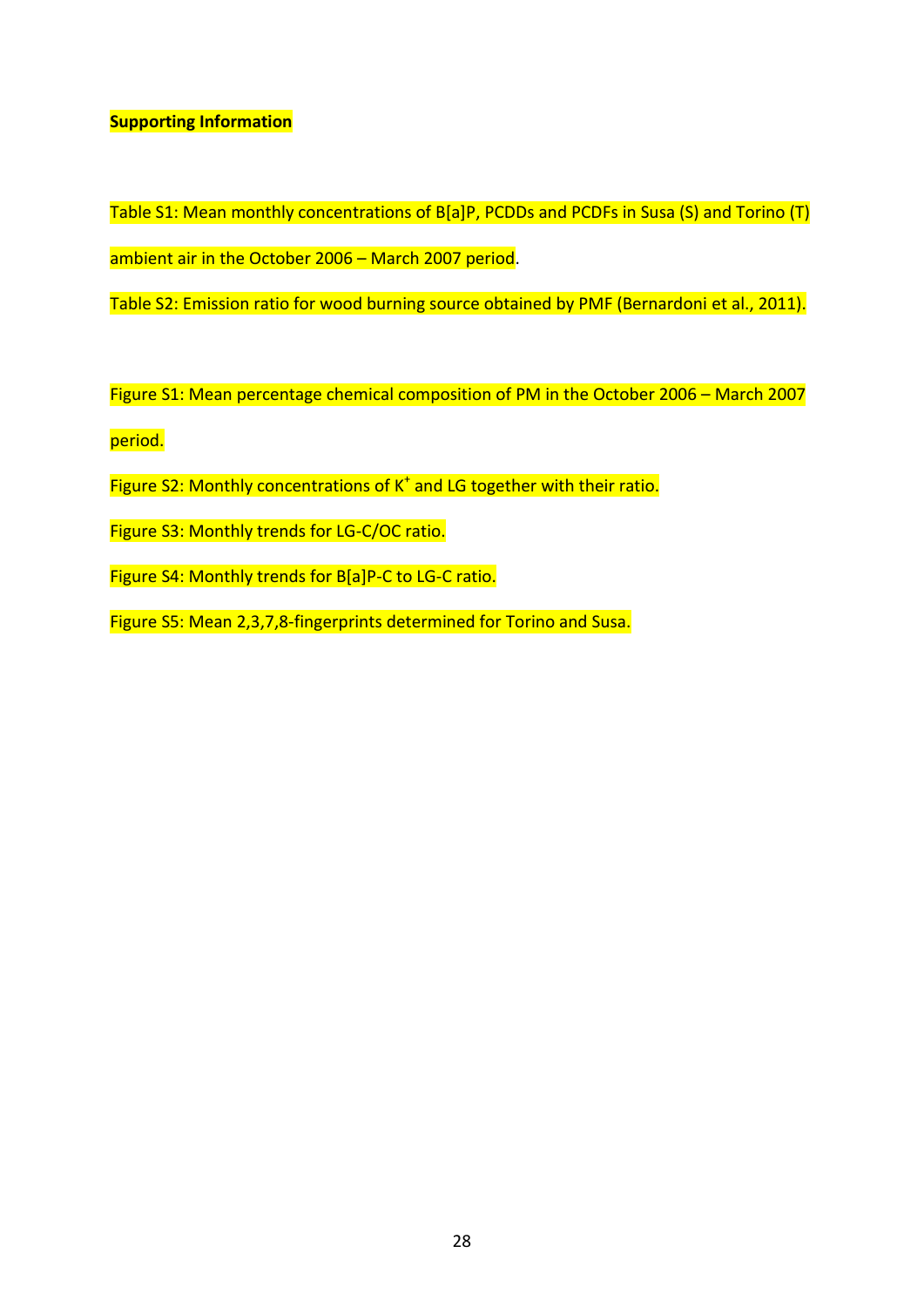# **Figure captions**

Figure 1: Sampling sites.

Figure 2: Monthly trends for concentrations of PM10.

Figure 3: Monthly trends for concentrations of B[a]P.

Figure 4: Monthly concentrations of LG, B[a]P and PCDDs/Fs.

Figure 5: Monthly concentrations of the 2,3,7,8-chlorinated PCDD/Fs in Susa (S) and Torino

(T).

Figure 6: Biplot in PC1 – PC2 space (S: Susa PM sample - T: Torino PM sample).

Figure 7: Score plot for the comparison of the 2,3,7,8-fingerprints.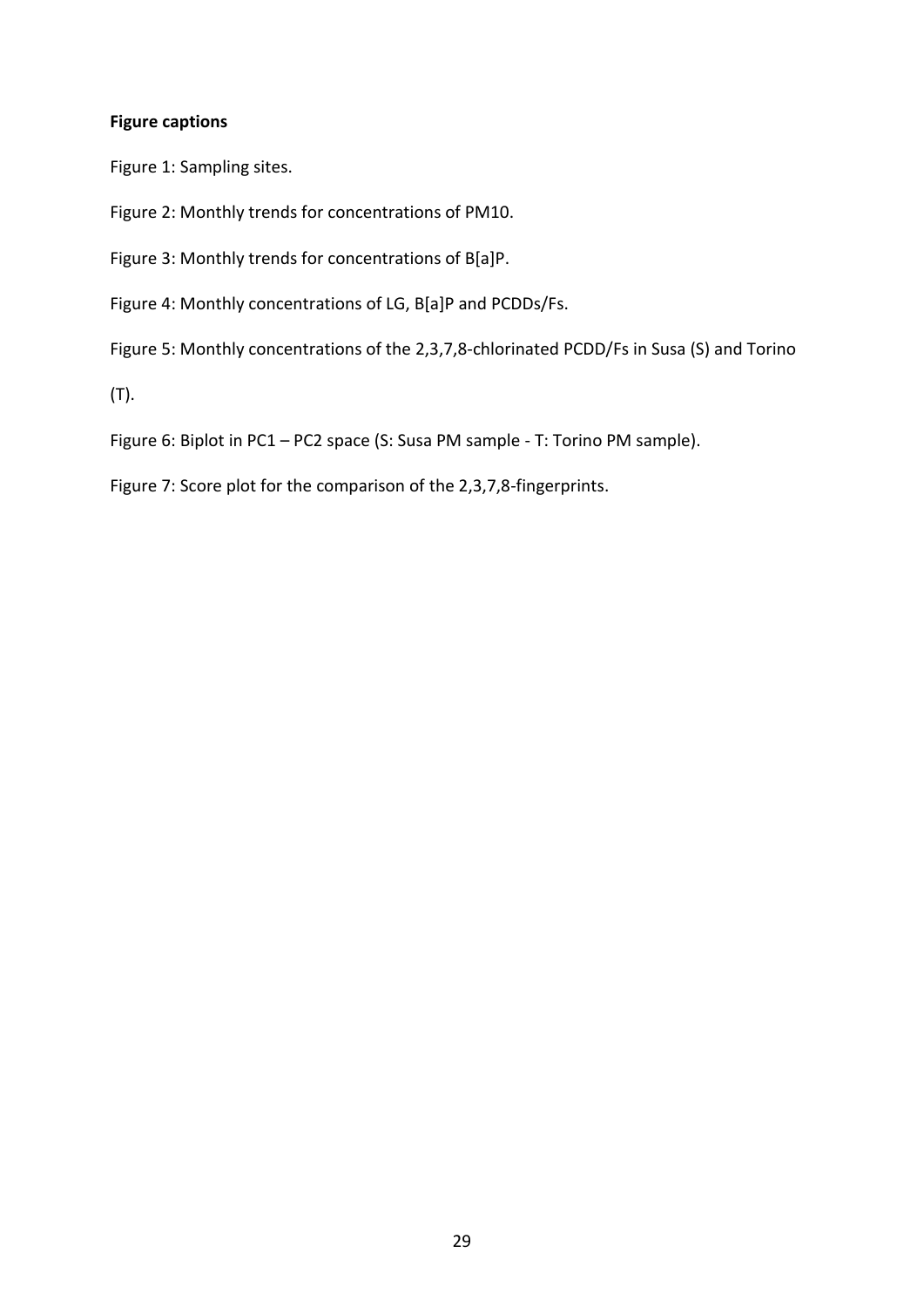

Figure 1: Sampling sites.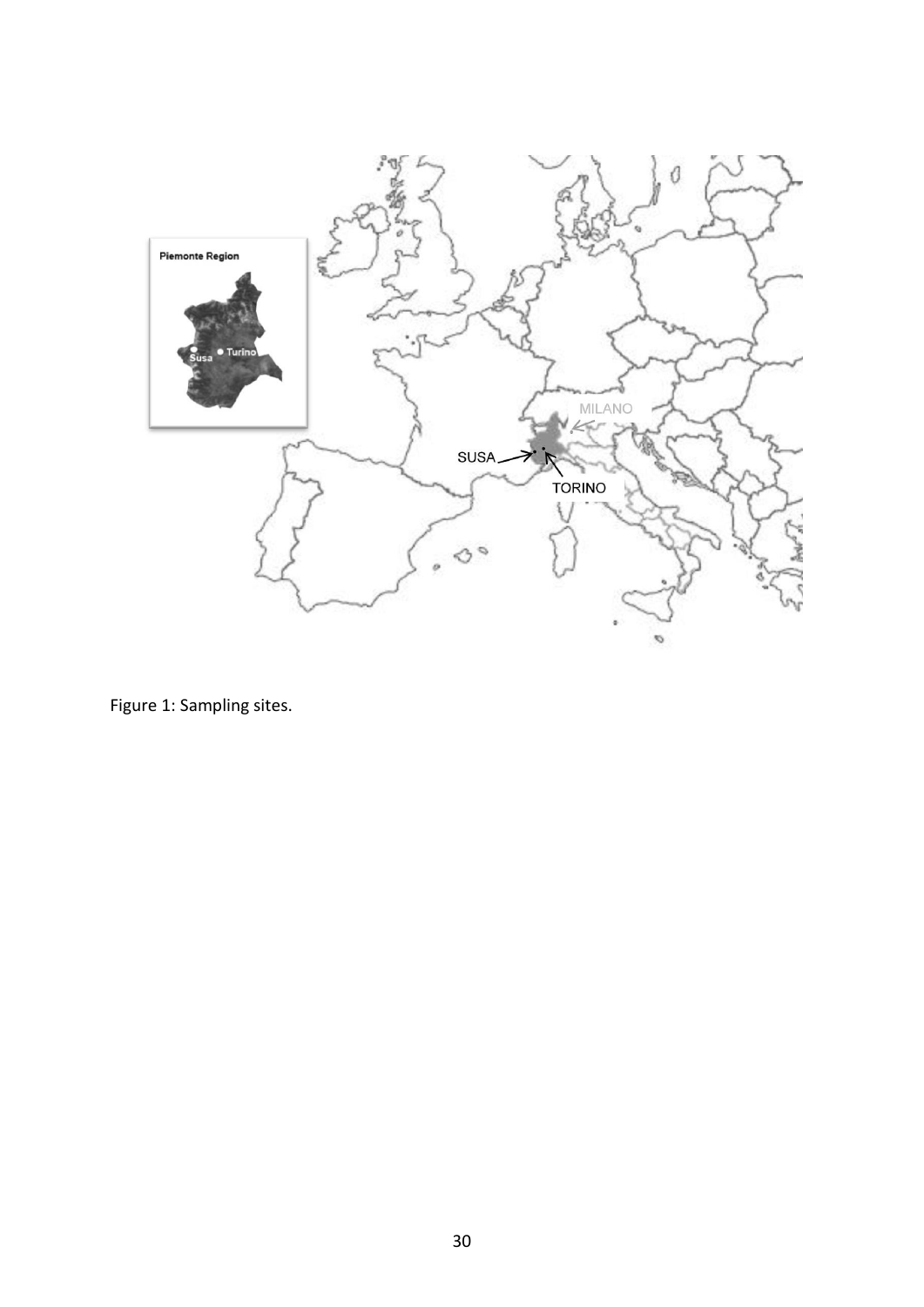

Figure 2: Monthly trends for concentrations of PM10.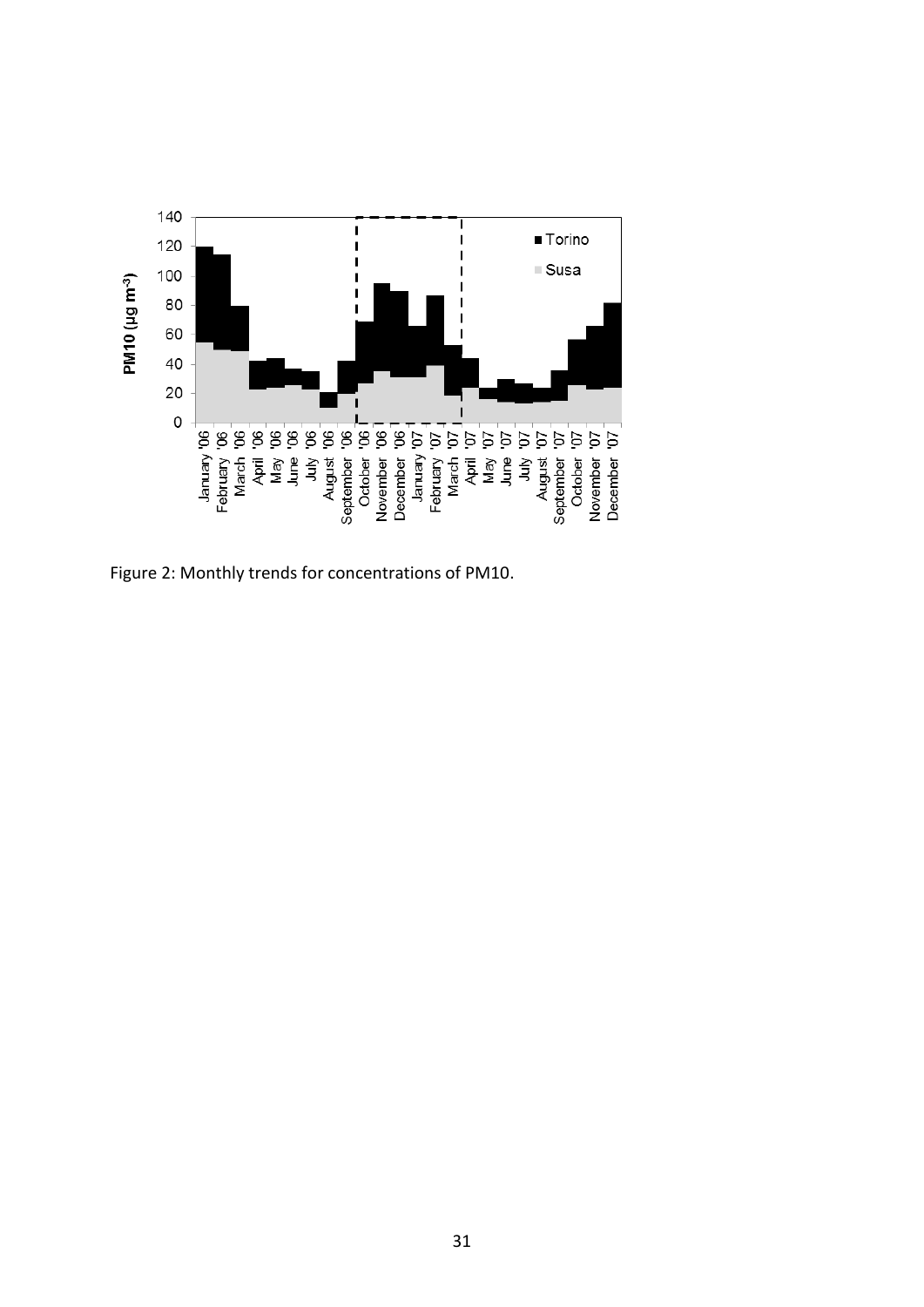

Figure 3: Monthly trends for concentrations of B[a]P.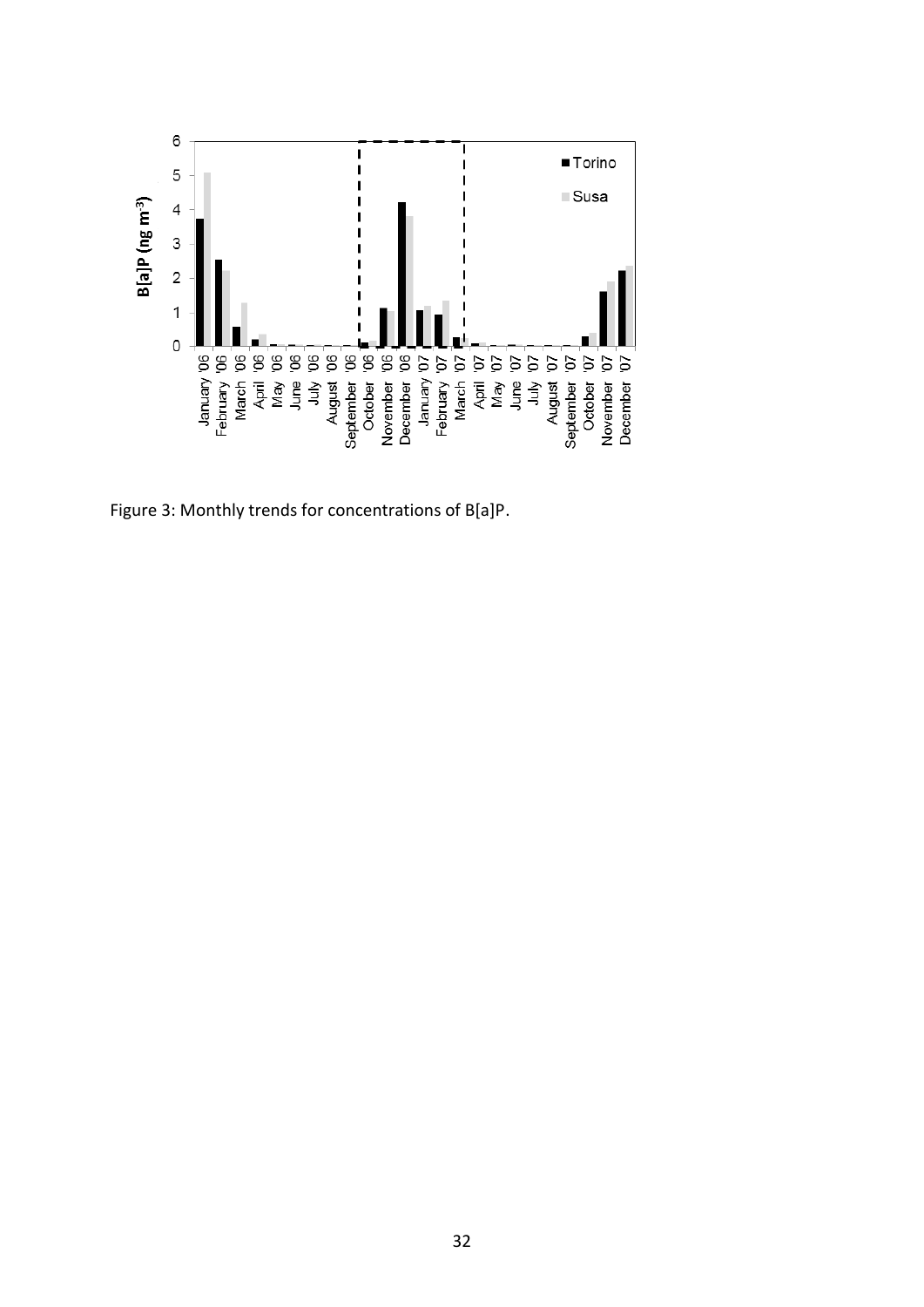

Figure 4: Monthly concentrations of LG, B[a]P and PCDDs/Fs.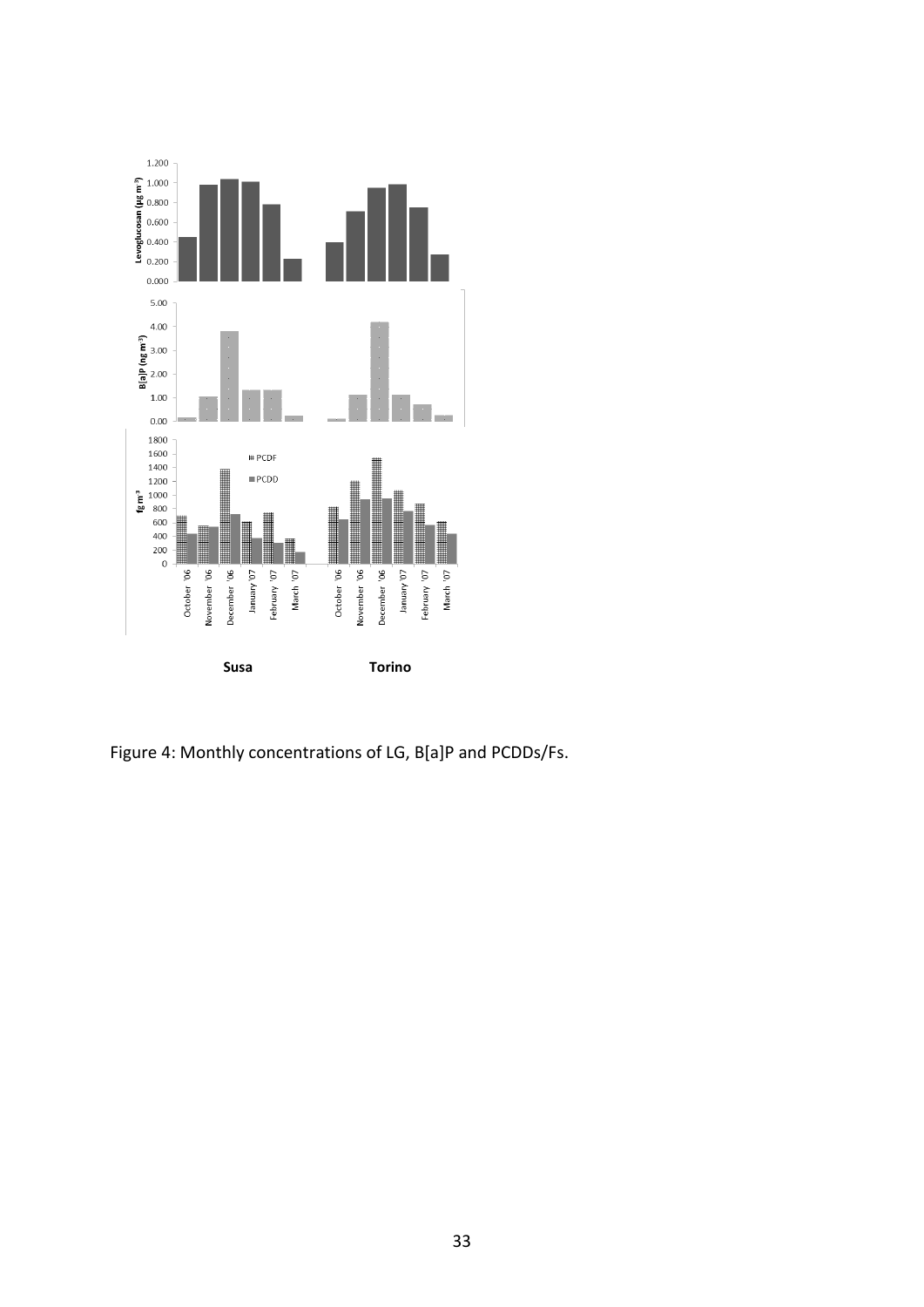





(T).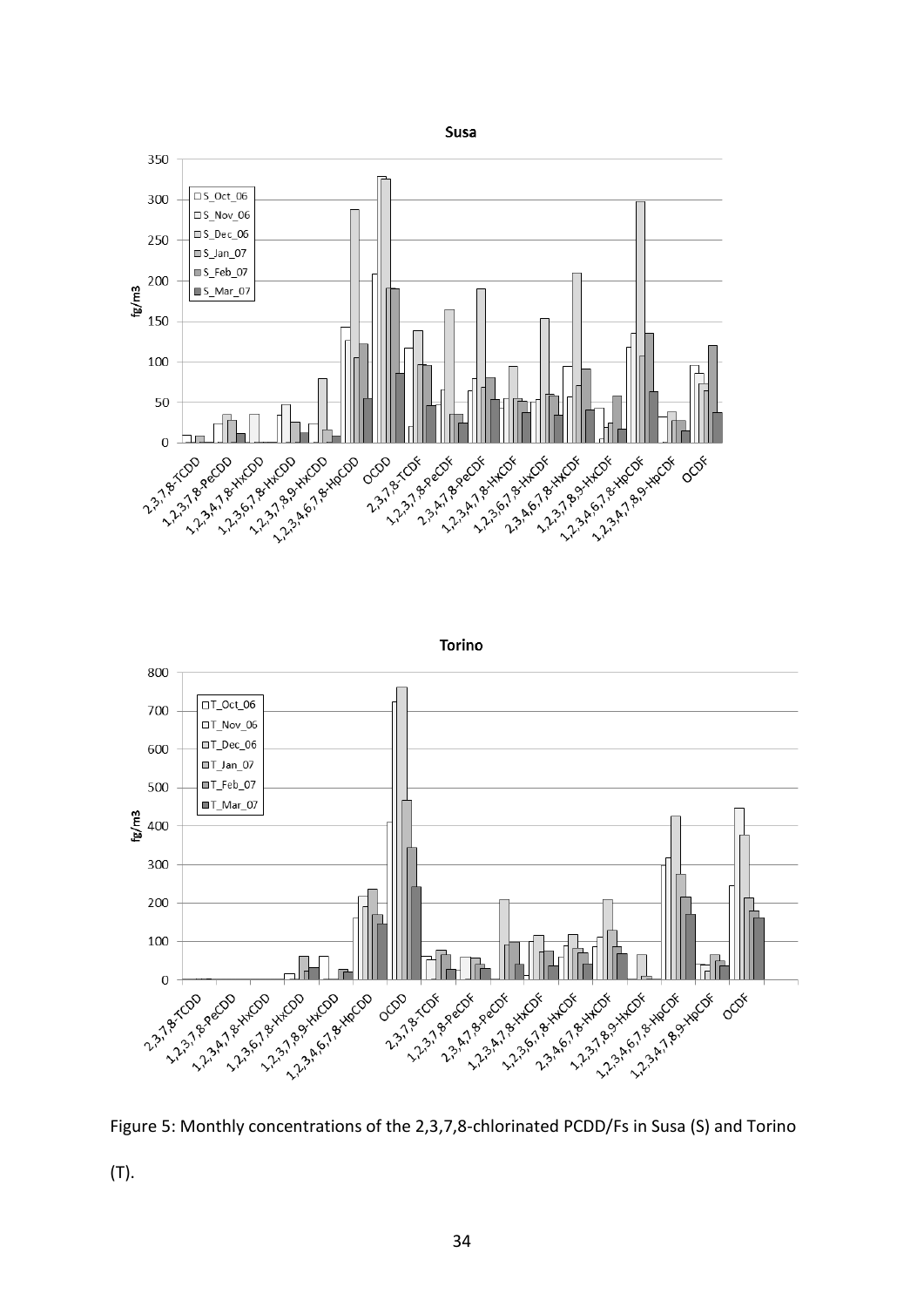

Figure 6: Biplot in PC1 – PC2 space (S: Susa PM sample - T: Torino PM sample).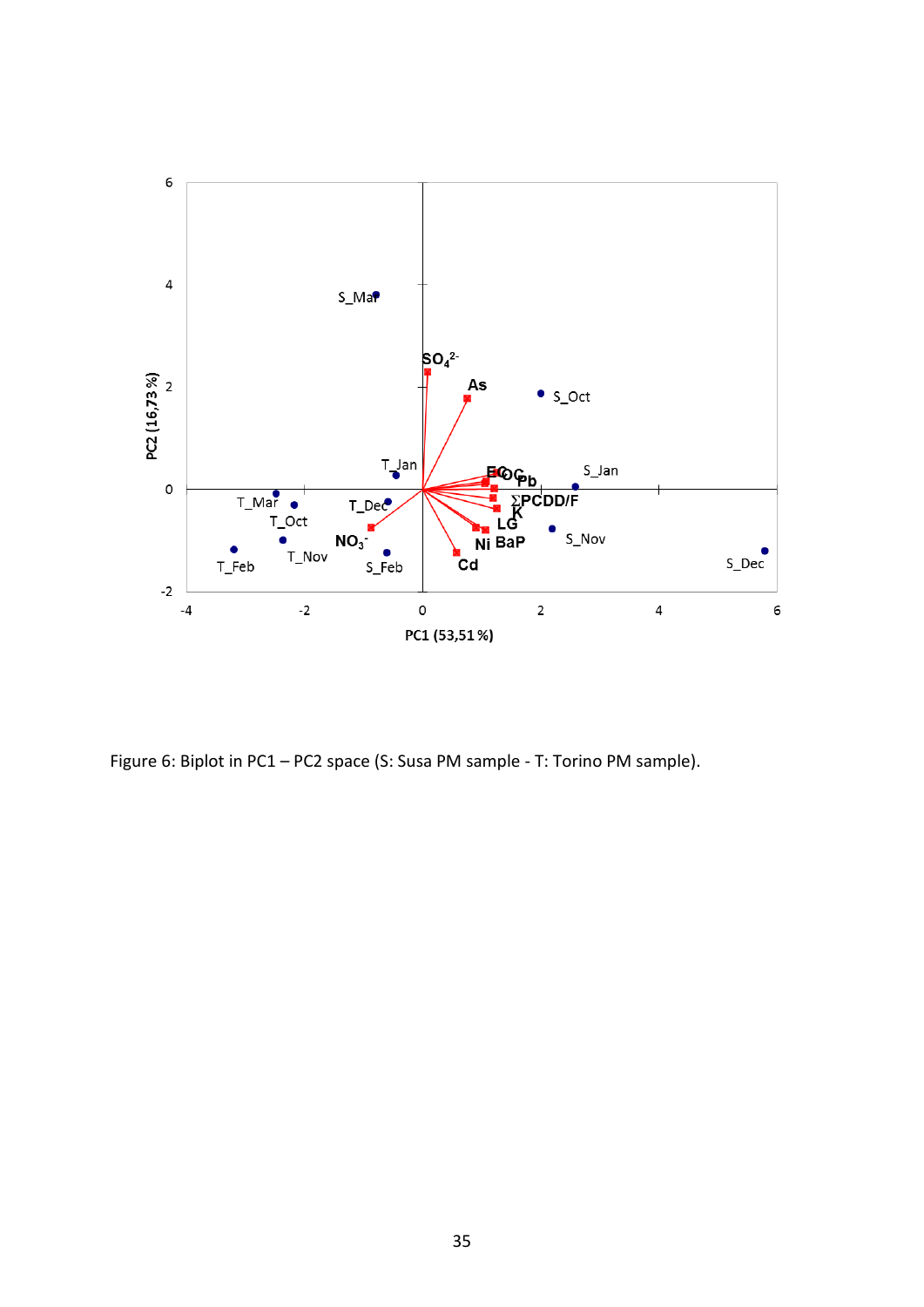

Figure 7: Score plot for the comparison of the 2,3,7,8-fingerprints.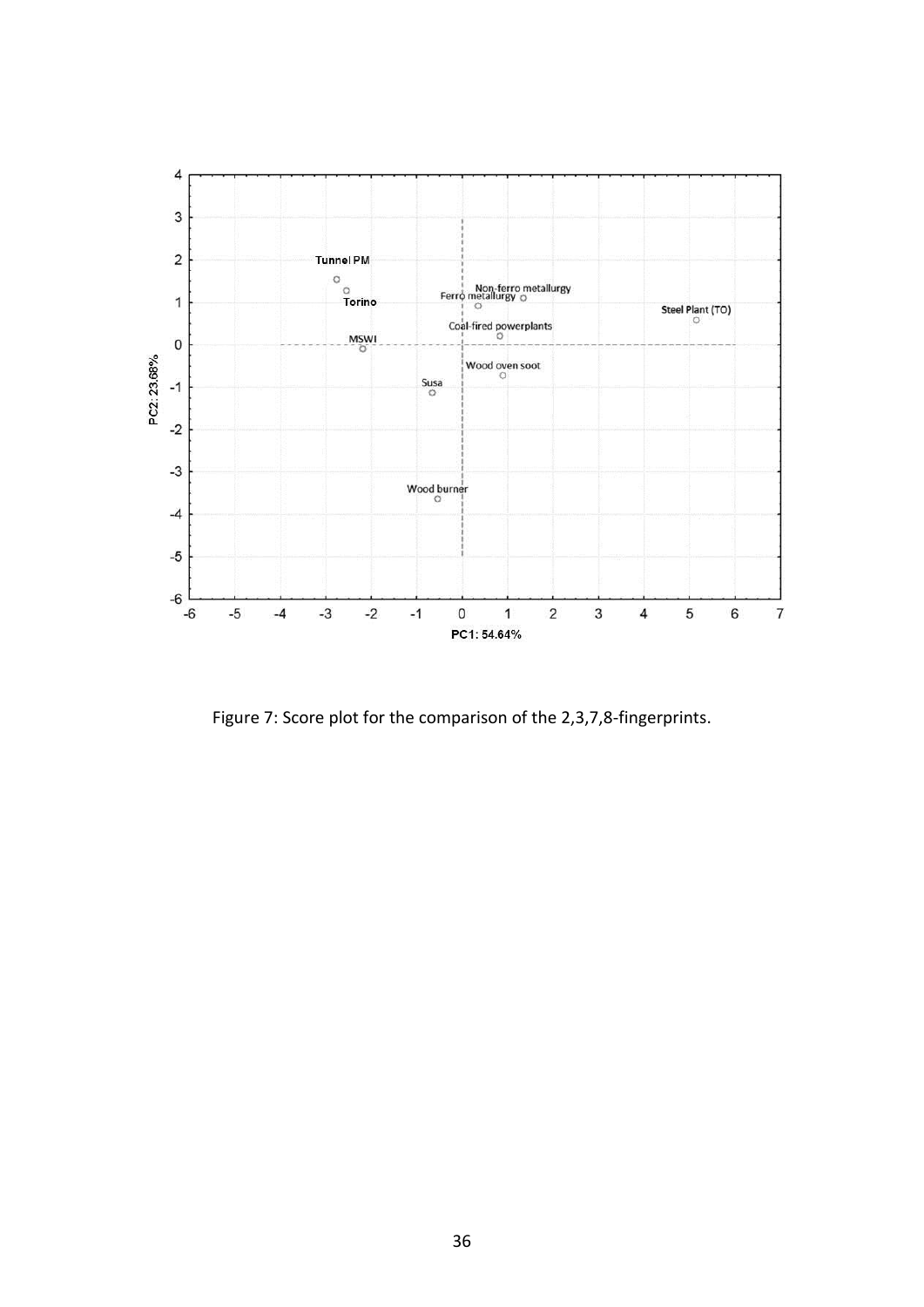Supporting Information:

Table S1: Mean monthly concentrations of B[a]P, PCDDs and PCDFs in Susa (S) and Torino (T) ambient air in the October 2006 – March 2007 period.

Table S2: Emission ratio for wood burning source obtained by PMF (Bernardoni et al., 2011).

Figure S1: Mean percentage chemical composition of PM in the October 2006 – March 2007 period.

Figure S2: Monthly trends for LG-C/OC ratio.

Figure S3: Monthly concentrations of  $K^*$  and LG together with their ratio.

Figure S4: Monthly trends for B[a]P-C to LG-C ratio.

Figure S5: Mean 2,3,7,8-fingerprints determined for Torino and Susa.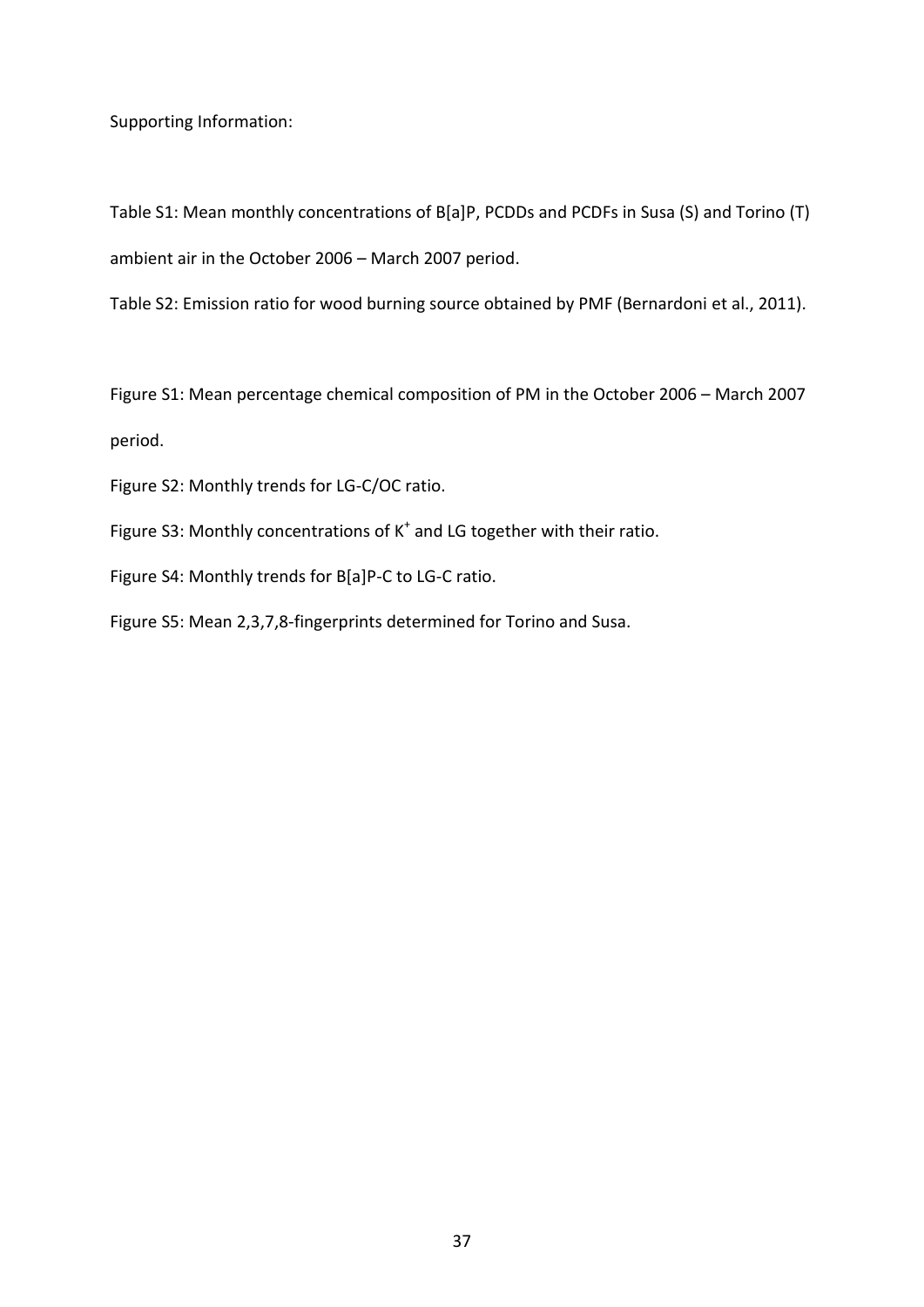| Table S1: Mean monthly concentrations of B[a]P, PCDDs and PCDFs in Susa (S) and Torino (T) ambient air in the October 2006 - March 2007 period. |  |  |  |
|-------------------------------------------------------------------------------------------------------------------------------------------------|--|--|--|
|-------------------------------------------------------------------------------------------------------------------------------------------------|--|--|--|

|                   | Benzo(a)pyrene    |
|-------------------|-------------------|
| Sample            | ng/m <sup>3</sup> |
| S Oct 06          | 0.18              |
| S Nov 06          | 1.05              |
| S Dec 06          | 3.83              |
| $S$ Jan $07$      | 1.35              |
| S Feb 07          | 1.34              |
| S Mar 07          | 0.25              |
| T Oct 06          | 0.12              |
| T Nov 06          | 1.13              |
| T Dec 06          | 4.22              |
| T Jan 07          | 1.13              |
| TFeb07            | 0.74              |
| Mar <sub>07</sub> | 0.27              |

|                       | 2,3,7,8-TCDD    | 1,2,3,7,8-PeCDD | 1,2,3,4,7,8-HxCDD | 1,2,3,6,7,8-HxCDD | 1,2,3,7,8,9-HxCDD | 1,2,3,4,6,7,8-HpCDD | <b>OCDD</b>     |
|-----------------------|-----------------|-----------------|-------------------|-------------------|-------------------|---------------------|-----------------|
| Sample                | $\text{fg/m}^3$ | $\text{fg/m}^3$ | $\text{fg/m}^3$   | $\text{fg/m}^3$   | $\text{fg/m}^3$   | $\text{fg/m}^3$     | $\text{fg/m}^3$ |
| $S$ <sup>Oct</sup> 06 | 10              | 24              | $<$ LOD           | 34                | 24                | 143                 | 208             |
| S Nov 06              | $<$ LOD         | $<$ LOD         | 36                | 47                | $<$ LOD           | 126                 | 329             |
| $S$ Dec 06            | $<$ LOD         | 35              | $<$ LOD           | $<$ LOD           | 79                | 288                 | 326             |
| $S_$ Jan 07           | 9               | 28              | $<$ LOD           | 26                | 16                | 105                 | 191             |
| S Feb 07              | $<$ LOD         | $<$ LOD         | $<$ LOD           | $<$ LOD           | $\mathbf{0}$      | 122                 | 190             |
| S_Mar 07              | $<$ LOD         | 11              | $<$ LOD           | 12                | 9                 | 55                  | 86              |
| T_Oct 06              | $<$ LOD         | $<$ LOD         | $<$ LOD           | 16                | 62                | 160                 | 411             |
| T Nov 06              | $<$ LOD         | $<$ LOD         | $<$ LOD           | $<$ LOD           | $<$ LOD           | 217                 | 724             |
| T Dec 06              | $<$ LOD         | $<$ LOD         | $<$ LOD           | $<$ LOD           | $<$ LOD           | 190                 | 761             |
| T_Jan 07              | 3               | $<$ LOD         | $<$ LOD           | 61                | $\mathbf 0$       | 237                 | 467             |
| T Feb 07              | 4               | $<$ LOD         | $<$ LOD           | 23                | 28                | 170                 | 345             |
| T_Mar 07              | $<$ LOD         | $<$ LOD         | $<$ LOD           | 31                | 21                | 147                 | 242             |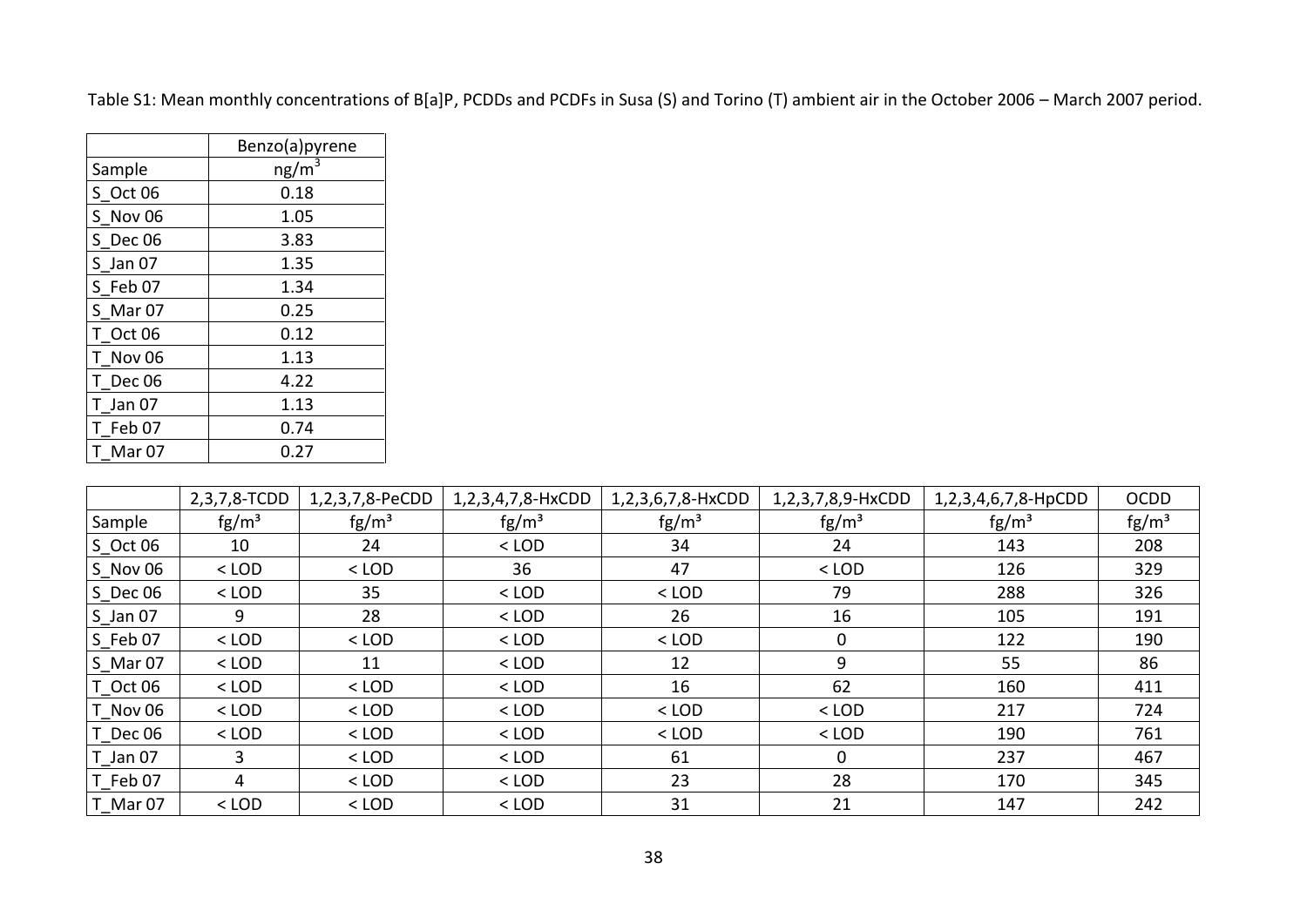|               | $2,3,7,8-$<br><b>TCDF</b> | 1, 2, 3, 7, 8<br>PeCDF | 2,3,4,7,8<br>PeCDF | 1, 2, 3, 4, 7, 8<br><b>HxCDF</b> | 1, 2, 3, 6, 7, 8-<br><b>HxCDF</b> | 2,3,4,6,7,8<br><b>HxCDF</b> | 1, 2, 3, 7, 8, 9<br><b>HxCDF</b> | 1, 2, 3, 4, 6, 7, 8-<br><b>HpCDF</b> | 1, 2, 3, 4, 7, 8, 9-<br><b>HpCDF</b> | <b>OCDF</b>     |
|---------------|---------------------------|------------------------|--------------------|----------------------------------|-----------------------------------|-----------------------------|----------------------------------|--------------------------------------|--------------------------------------|-----------------|
| <b>Sample</b> | $\text{fg/m}^3$           | $\text{fg/m}^3$        | $\text{fg/m}^3$    | $\text{fg/m}^3$                  | $\text{fg/m}^3$                   | $\text{fg/m}^3$             | $\text{fg/m}^3$                  | $\text{fg/m}^3$                      | $\text{fg/m}^3$                      | $\text{fg/m}^3$ |
| $S$ Oct 06    | 117                       | 47                     | 64                 | 43                               | 51                                | 94                          | 43                               | 118                                  | 32                                   | 96              |
| $S$ Nov 06    | 21                        | 66                     | 79                 | 55                               | 53                                | 57                          | 5.                               | 135                                  | $<$ LOD                              | 86              |
| $S$ Dec 06    | 139                       | 165                    | 190                | 94                               | 154                               | 210                         | 19                               | 298                                  | 38                                   | 73              |
| $S_$ Jan 07   | 97                        | 36                     | 68                 | 55                               | 60                                | 71                          | 25                               | 108                                  | 27                                   | 64              |
| $S$ Feb 07    | 95                        | 36                     | 81                 | 52                               | 58                                | 91                          | 58                               | 135                                  | 27                                   | 120             |
| $S$ Mar 07    | 46                        | 25                     | 53                 | 37                               | 34                                | 41                          | 17                               | 63                                   | 15                                   | 37              |
| T Oct 06      | 61                        | 26                     | $<$ LOD            | 12                               | 59                                | 87                          | $<$ LOD                          | 299                                  | 41                                   | 245             |
| T Nov 06      | 53                        | 59                     | $<$ LOD            | 101                              | 89                                | 111                         | $<$ LOD                          | 317                                  | 38                                   | 446             |
| T Dec 06      | $<$ LOD                   | $<$ LOD                | 210                | 117                              | 118                               | 210                         | 65                               | 425                                  | 23                                   | 377             |
| $T$ _Jan 07   | 78                        | 57                     | 91                 | 72                               | 83                                | 128                         | 11                               | 275                                  | 66                                   | 213             |
| T Feb 07      | 65                        | 41                     | 99                 | 75                               | 70                                | 87                          | $<$ LOD                          | 216                                  | 49                                   | 180             |
| T Mar 07      | 28                        | 30                     | 40                 | 37                               | 42                                | 69                          | $<$ LOD                          | 172                                  | 37                                   | 163             |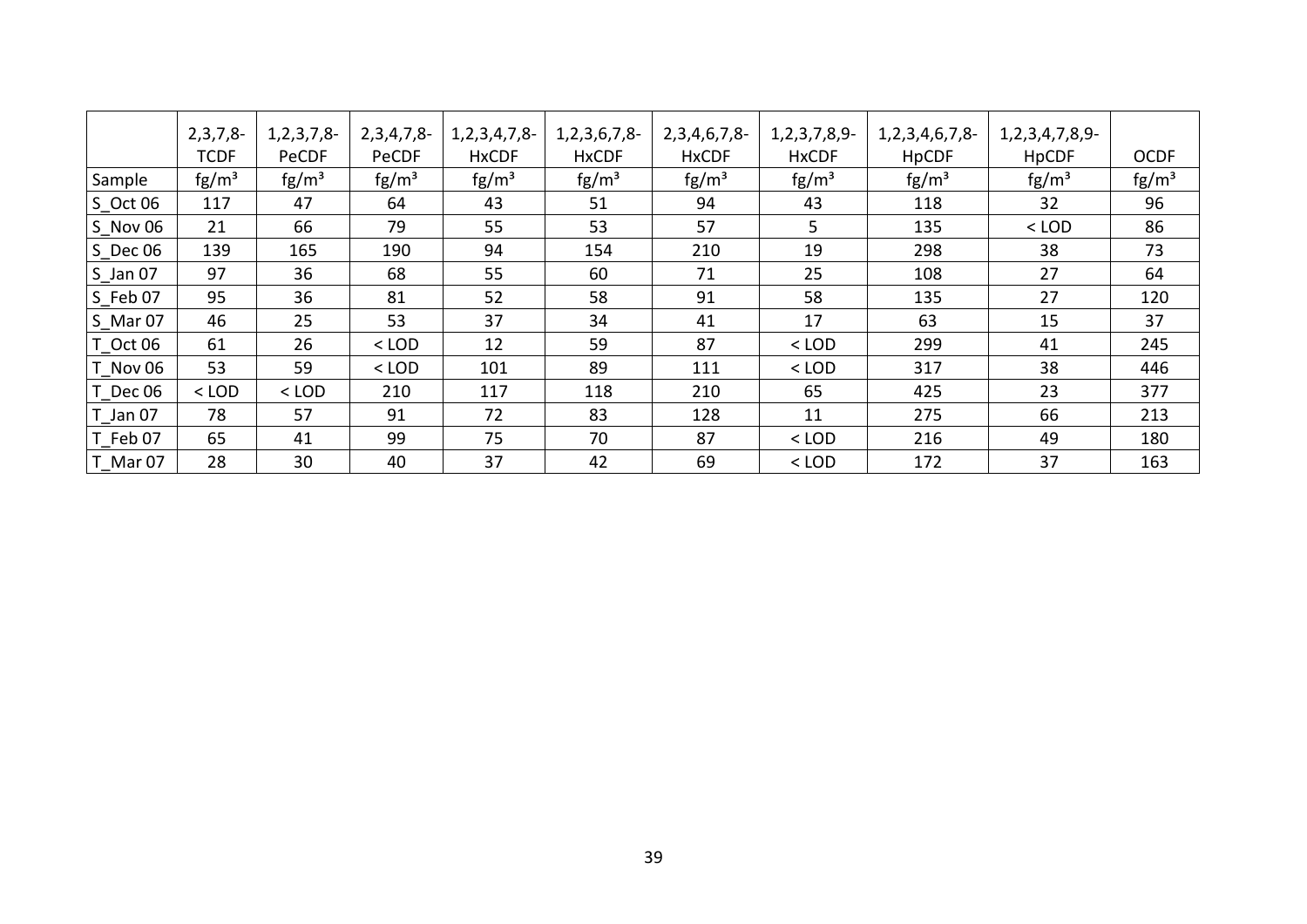1 Table S2: Emission ratio for wood burning source obtained by PMF (Bernardoni et al., 2011).

2

|                   | <b>Emission ratio</b> |
|-------------------|-----------------------|
| Site              | Milano                |
| Number of samples | 180                   |
| LG/PM             | 0.059                 |
| LG-C/OC           | 0.082                 |
| LG/MN             | 10.2                  |
| OC/EC             | 5.5                   |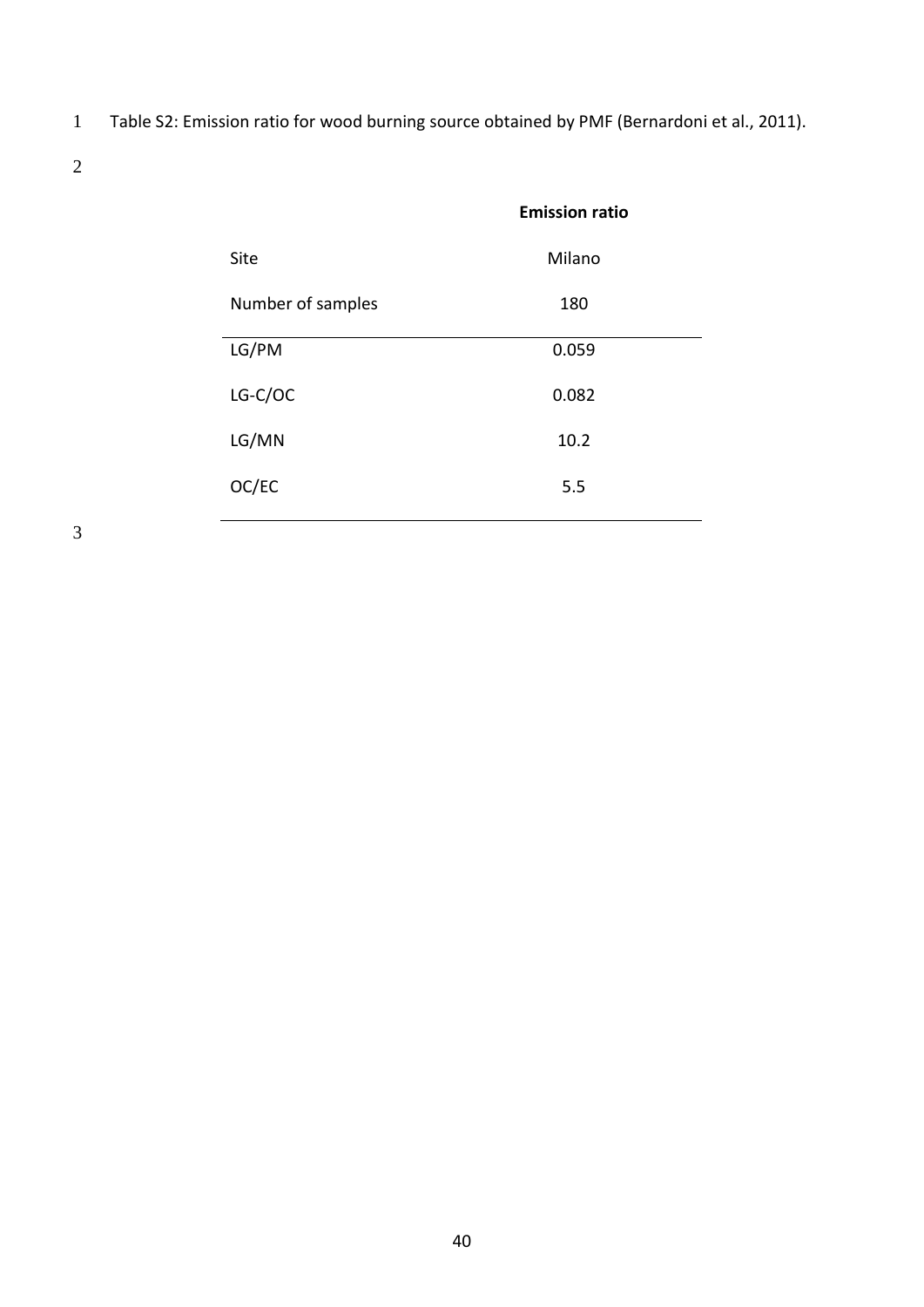



Figure S1: Percentage chemical composition of PM.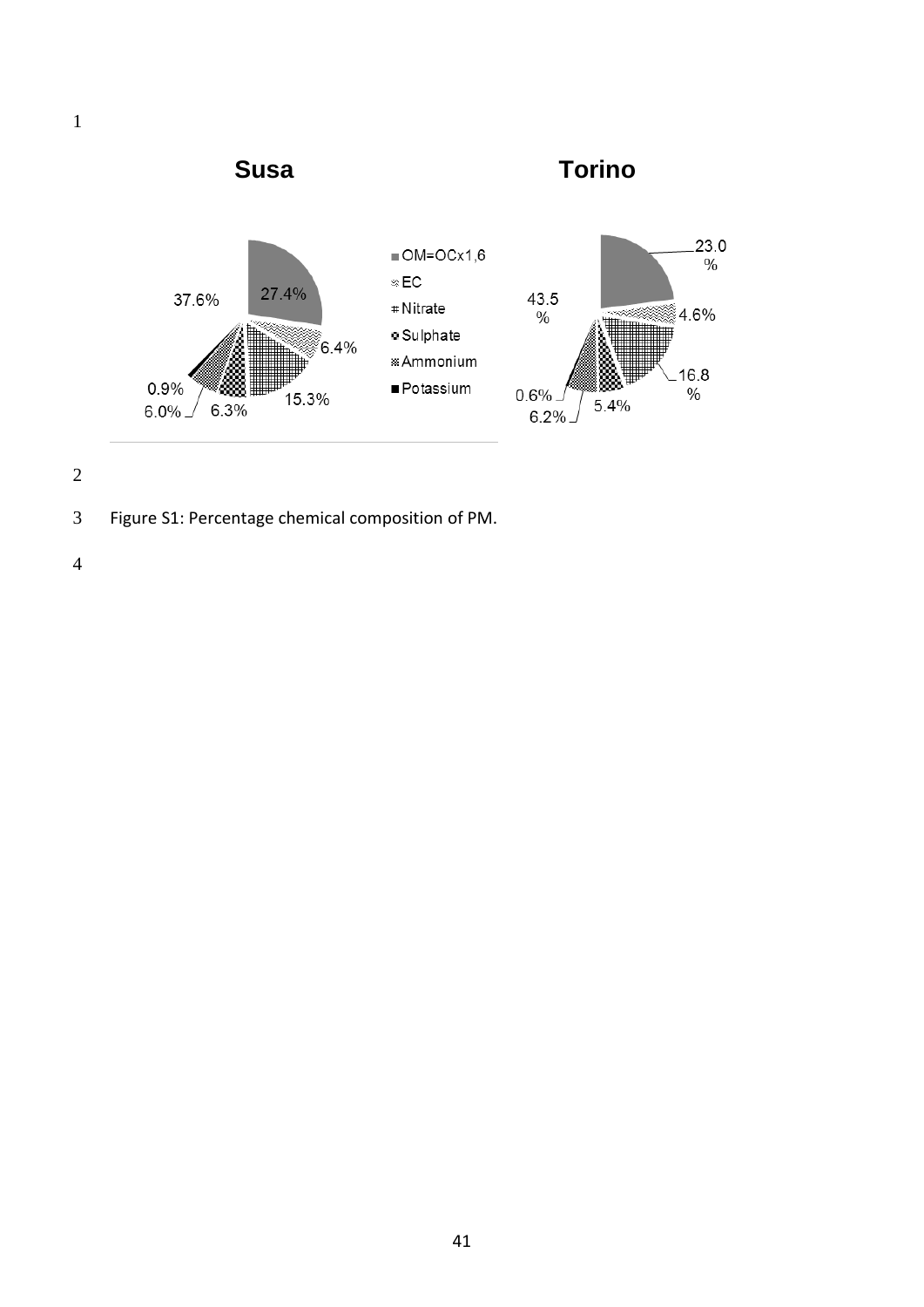

Figure S2: Monthly trends for LG-C/OC ratio.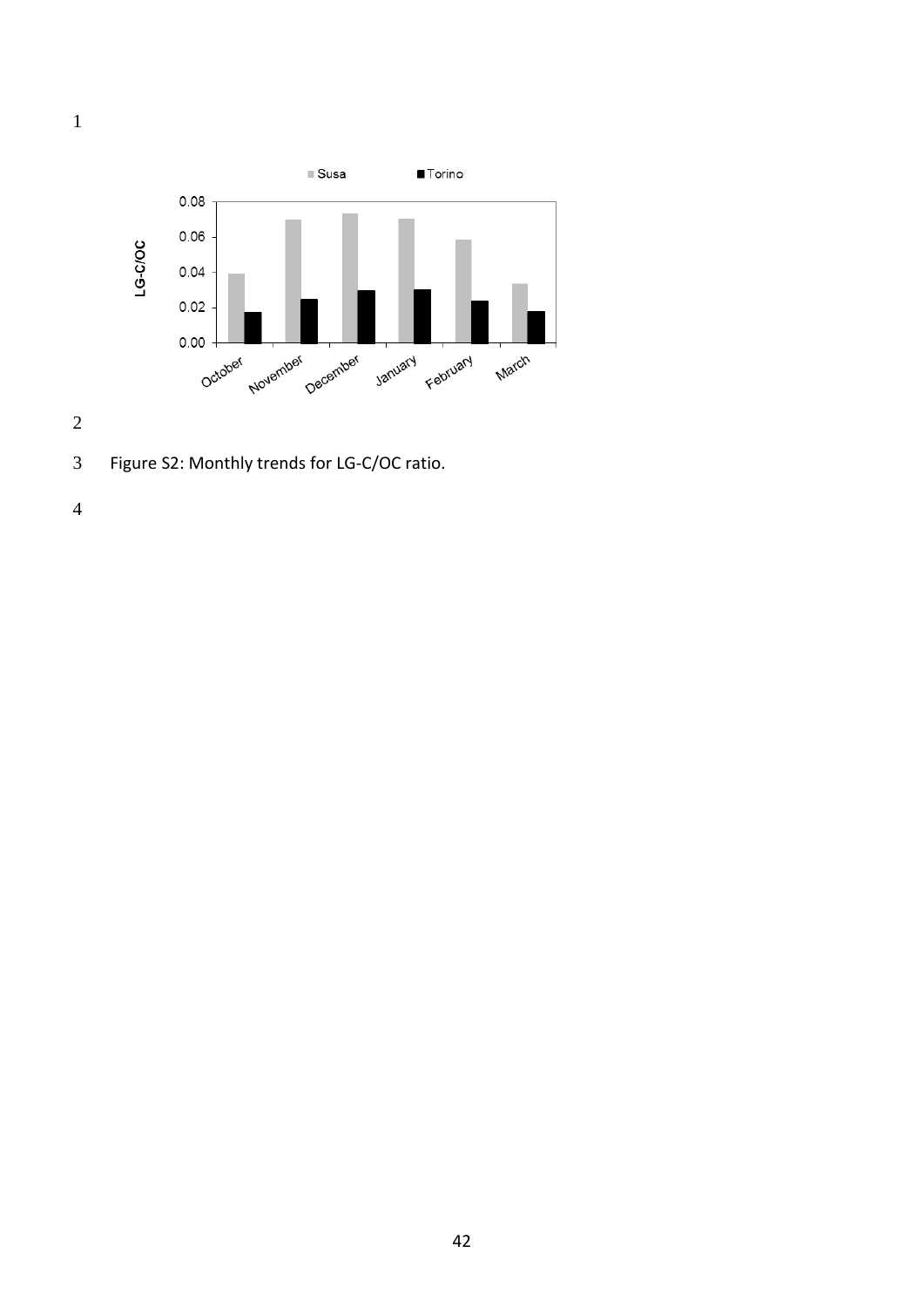



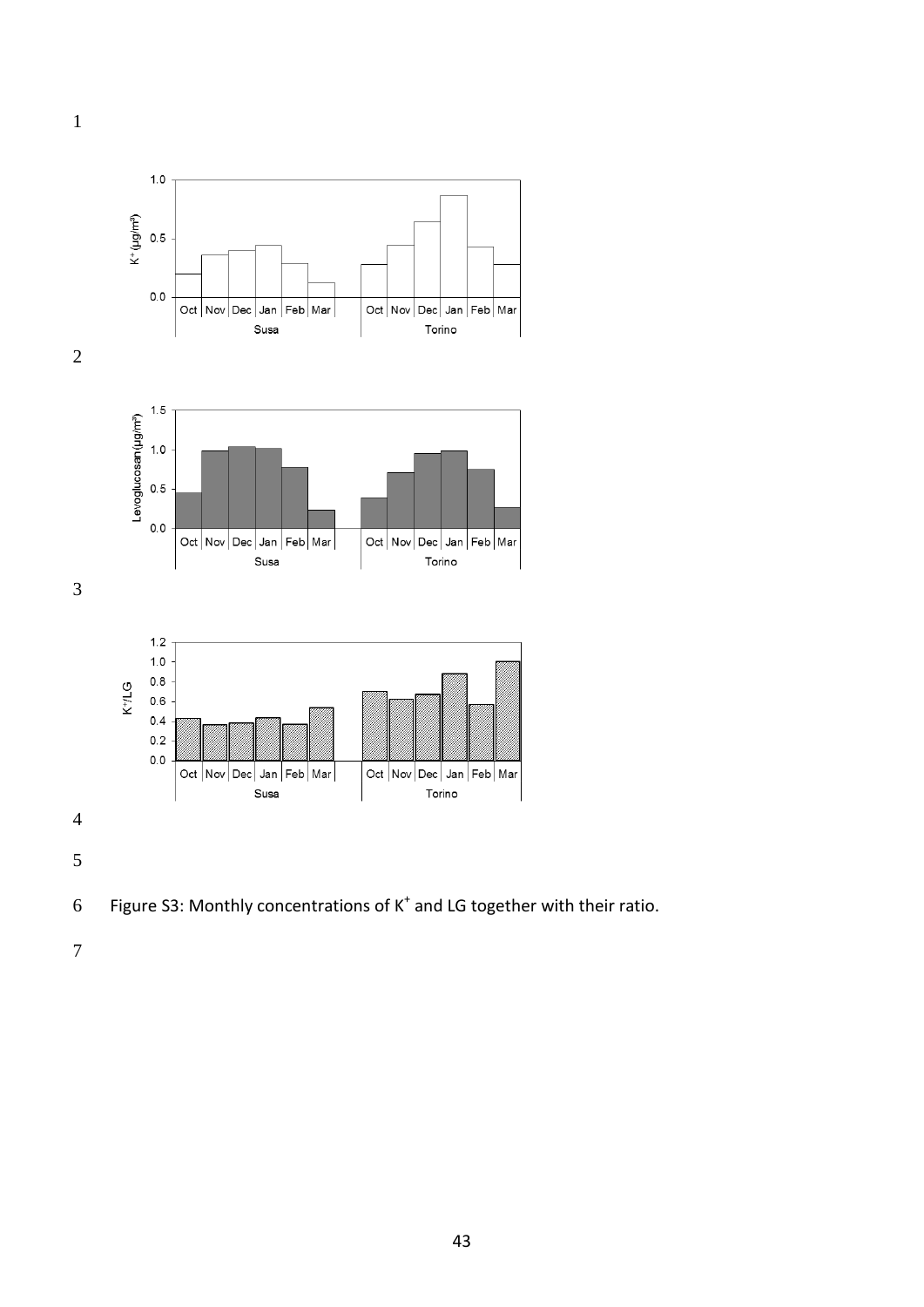

Figure S4: Monthly trends for B[a]P-C to LG-C ratio.